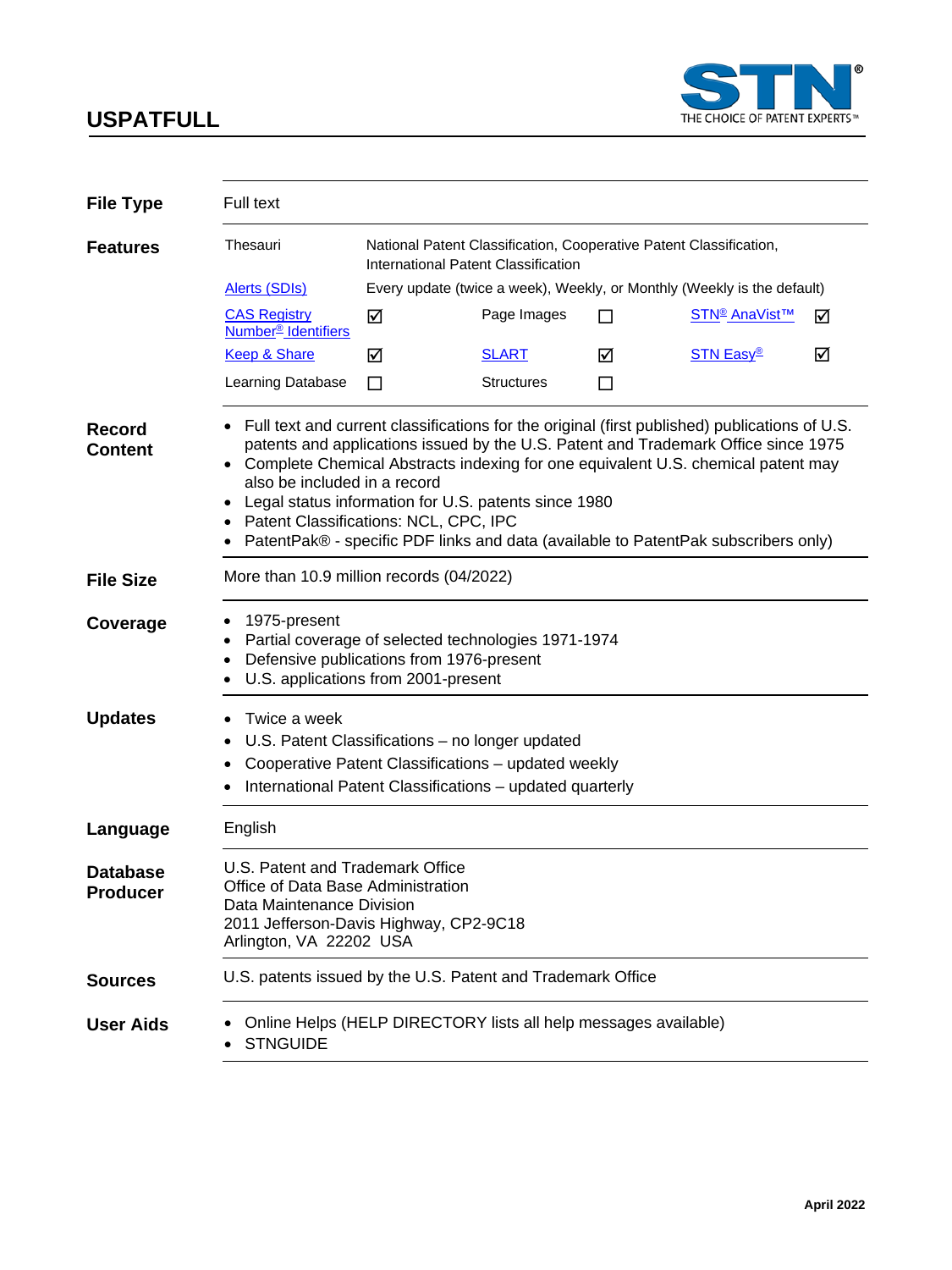| <b>Clusters</b>                    | • AEROTECH<br>• AGRICULTURE<br>$\bullet$ ALLBIB<br>AUTHORS<br>$\bullet$<br><b>BIOSCIENCE</b><br>$\bullet$<br><b>CASRNS</b><br>$\bullet$<br><b>COMPUTER</b><br>$\bullet$<br>• CONSTRUCTION<br><b>CORPSOURCE</b><br>$\bullet$<br>ELECTRICAL<br>$\bullet$<br><b>ENGINEERING</b><br>$\bullet$<br>ENVIRONMENT<br>$\bullet$<br>$\bullet$ FUELS<br>• FULLTEXT | • GEOSCIENCE<br>HANAVIST<br>$\bullet$<br>• HEALTH<br>MATERIALS<br>• MEDICINE<br>• METALS<br>$\bullet$ NPS<br>• PATENTS<br>PETROLEUM<br>$\bullet$<br>• PHARMACOLOGY<br>• PHYSICS<br>PNTTEXT<br>POLYMERS<br>$\bullet$<br>• USPATALL<br><b>STN Database Clusters information (PDF).</b> |
|------------------------------------|--------------------------------------------------------------------------------------------------------------------------------------------------------------------------------------------------------------------------------------------------------------------------------------------------------------------------------------------------------|--------------------------------------------------------------------------------------------------------------------------------------------------------------------------------------------------------------------------------------------------------------------------------------|
| <b>Related</b><br><b>Databases</b> | • USPAT2<br>• USPATOLD                                                                                                                                                                                                                                                                                                                                 |                                                                                                                                                                                                                                                                                      |
| <b>Pricing</b>                     | Enter HELP COST at an arrow prompt $(=)$ .                                                                                                                                                                                                                                                                                                             |                                                                                                                                                                                                                                                                                      |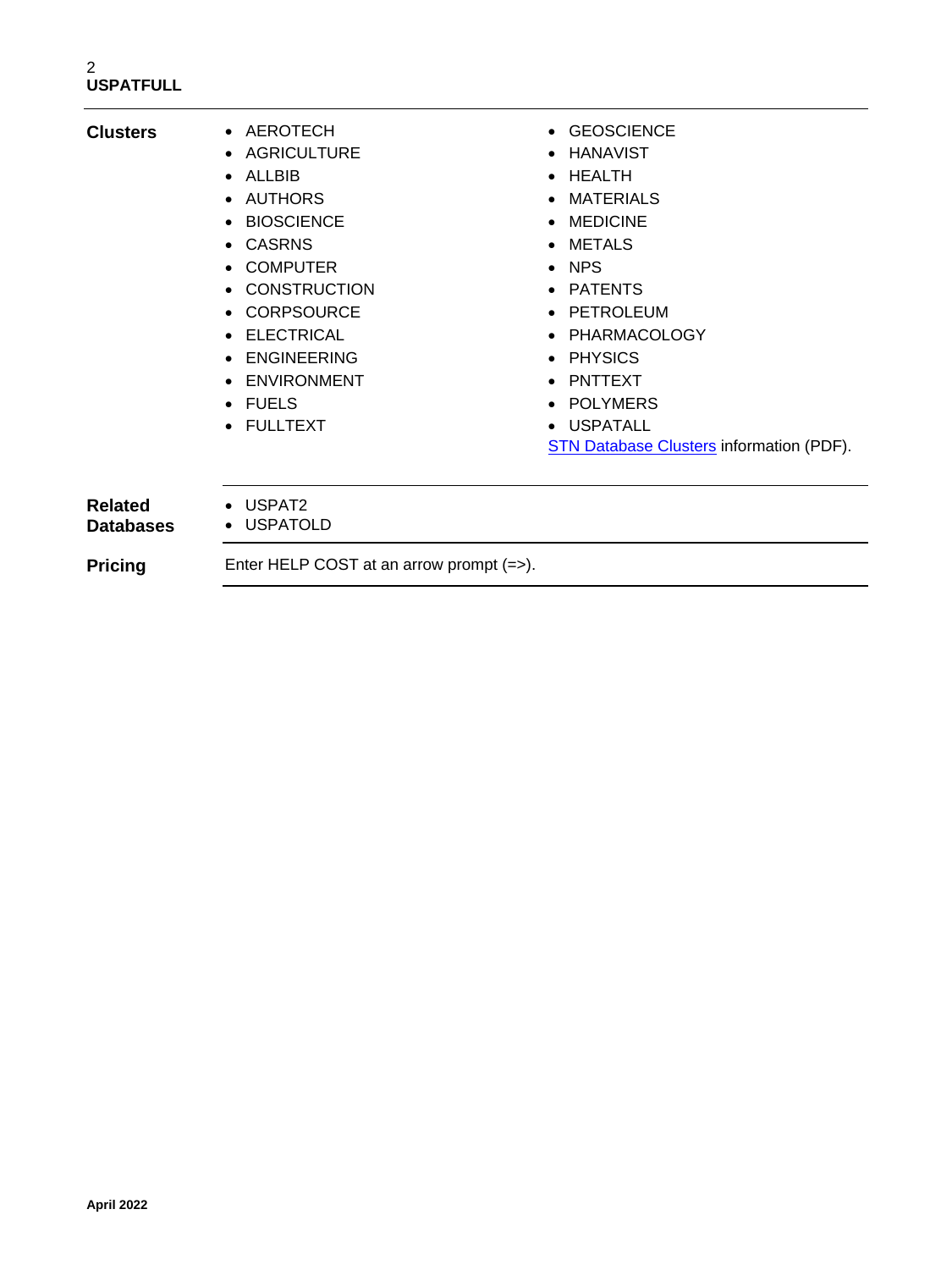# **Search and Display Field Codes**

Fields that allow left truncation are marked with an asterisk (\*).

| <b>Search Field Name</b>                                                                                                                                                                                                                       | <b>Search</b><br>Code                                     | <b>Search Examples</b>                                                                                                                                         | <b>Display</b><br><b>Codes</b>                                                  |
|------------------------------------------------------------------------------------------------------------------------------------------------------------------------------------------------------------------------------------------------|-----------------------------------------------------------|----------------------------------------------------------------------------------------------------------------------------------------------------------------|---------------------------------------------------------------------------------|
| Basic Index * (contains single words from<br>the title (TI), abstract (AB), claims<br>(CLM), detailed description (DETD),<br>summary (SUMM), drawing description<br>(DRWD), parent case data (PARN), and<br>government interest (GOVI) fields) | None (or /BI)                                             | S GROWTH REGUL?<br>S NAPHTHALENE?<br>S?VECTOR?                                                                                                                 | AB, CLM,<br>DETD, DRWD,<br>GOVI, PARN,<br>SUMM, TI                              |
| Abstract *<br><b>Accession Number</b>                                                                                                                                                                                                          | /AB<br>/AN                                                | S COBALT CATALYST?/AB<br>S 94:1112/AN<br>S 2001:100195/AN                                                                                                      | AB<br><b>AN</b>                                                                 |
| Applicant City (Corporate) (12)<br>Applicant Country (Corporate) (12)<br>Applicant Name (Corporate) (12)<br>Applicant State (Corporate) (12)<br><b>Application Country</b><br>Application Date (1)                                             | /USPA.CTY<br>/USPA.CNY<br>/USPA<br>/USPA.ST<br>/AC<br>/AD | S CAMBRIDGE/USPA.CTY<br>S ARGENTINA/USPA.CNY<br>S GENOMICS/USPA<br>S OH/USPA.ST<br>S US/AC AND L1<br>S NOV 23 1998/AD                                          | <b>USPA</b><br><b>USPA</b><br><b>USPA</b><br><b>USPA</b><br>AI<br>AI            |
| Application Number (2,11)                                                                                                                                                                                                                      | /AP                                                       | S 19981123/AD<br>S US1977-851992/AP<br>S US2013-13261341/AP                                                                                                    | AI                                                                              |
| Application Year (1)<br>Art Unit (1)                                                                                                                                                                                                           | /AY<br>/ARTU<br>(or /ART)                                 | S 1997/AY<br>S 126/ARTU                                                                                                                                        | AI<br><b>ARTU</b>                                                               |
| CAS Registry Number (RN) (CAS data)<br>Claim Text *<br>Classification Code (CAS data) (code and<br>text) $(3)$<br>Controlled Term (CAS data)<br>Cooperative Patent Classification (4,10)<br>Cooperative Patent Classification, Action          | /RN<br>/CLM<br>/CC<br>/CT<br>/CPC<br>/CPC.ACD             | S 60-35-5/RN<br>S COBALT (S) SALT#/CLM<br>S 27/CC<br>S HETEROCYCLIC/CC<br>S ANIMAL GROWTH SUBSTANCES/CT<br>S C12N0009/CPC<br>S 20121113/CPC.ACD                | IT, RN<br><b>CLM</b><br>CC<br>CT, IT<br><b>CPC</b><br>CPC.TAB                   |
| Date<br>Cooperative Patent Classification,<br><b>Combination Sets</b>                                                                                                                                                                          | /CPC.CS                                                   | S (B29C0066-71 (L)<br>B29K2021-00)/CPC.CS<br>S (B29C0066-71 AND<br>B29K2021-00)/CPC.CS<br>S C04B0028-04/CPC (T)<br><b>COMBINATION SET/CPC.KW</b>               | CPC.TAB                                                                         |
| Cooperative Patent Classification,<br>Keywords (10)                                                                                                                                                                                            | /CPC.KW                                                   | S C12N0009/CPC (S) I/CPC.KW                                                                                                                                    | CPC.TAB                                                                         |
| Cooperative Patent Classification, Version<br>Cooperative Patent Initial Classification<br>Disclaimer Date (1)                                                                                                                                 | /CPC.VER<br>/CPCI<br>/DCD                                 | S 20130101/CPC.VER<br>S A61K0006-0014/CPCI<br>S 19940111/DCD<br>S JAN 11 1994/DCD                                                                              | CPC.TAB<br>CPCI<br><b>DCD</b>                                                   |
| Document Type (code and text)<br>Entry Date (1)<br><b>Examiner Name</b><br>Examiner's Field of Search<br>Exemplary Claim Text *<br>Field Availability (code and text)                                                                          | /DT (or /TC)<br>/ED<br>/EXNAM<br>/EXF<br>/ECLM<br>/FA     | S REISSUE/DT<br>S L1 AND ED>JAN 1, 2001<br>S SIEGEL ALAN M/EXNAM<br>S 564/EXF; S 564/48/EXF<br>S COBALT (S) MIXTURE/ECLM<br>S PARENT CASE DATA/FA<br>S PARN/FA | DT<br>Not displayed<br><b>EXNAM</b><br><b>EXF</b><br>CLM, ECLM<br>Not displayed |
| File Segment (code and text)<br>Government Interest<br>Index Term (CAS data)                                                                                                                                                                   | /FS<br>/GOVI<br>/IT                                       | S GRANTED/FS or S APPLICATION/FS<br>S W-7405-ENG-48/GOVI<br>S REACTION OF/IT<br>S 61895-14-5P/IT                                                               | <b>FS</b><br>GOVI<br>ΙT                                                         |
| Inventor<br>Inventor Address, City<br>Inventor Address, Country<br>Inventor Address, State<br>Inventor Address, ZIP code (1)                                                                                                                   | /IN (or /AU)<br>/IN.CTY<br>/IN.CNY<br>/IN.ST<br>/IN.ZIP   | S BENTLEY TERENCE J?/IN<br>S CRANBURY/IN.CTY<br>S JAPAN/IN.CNY<br>S NJ/IN.ST<br>S 43017/IN.ZIP                                                                 | IN<br>IN, INA<br>IN, INA<br>IN, INA<br>IN, INA                                  |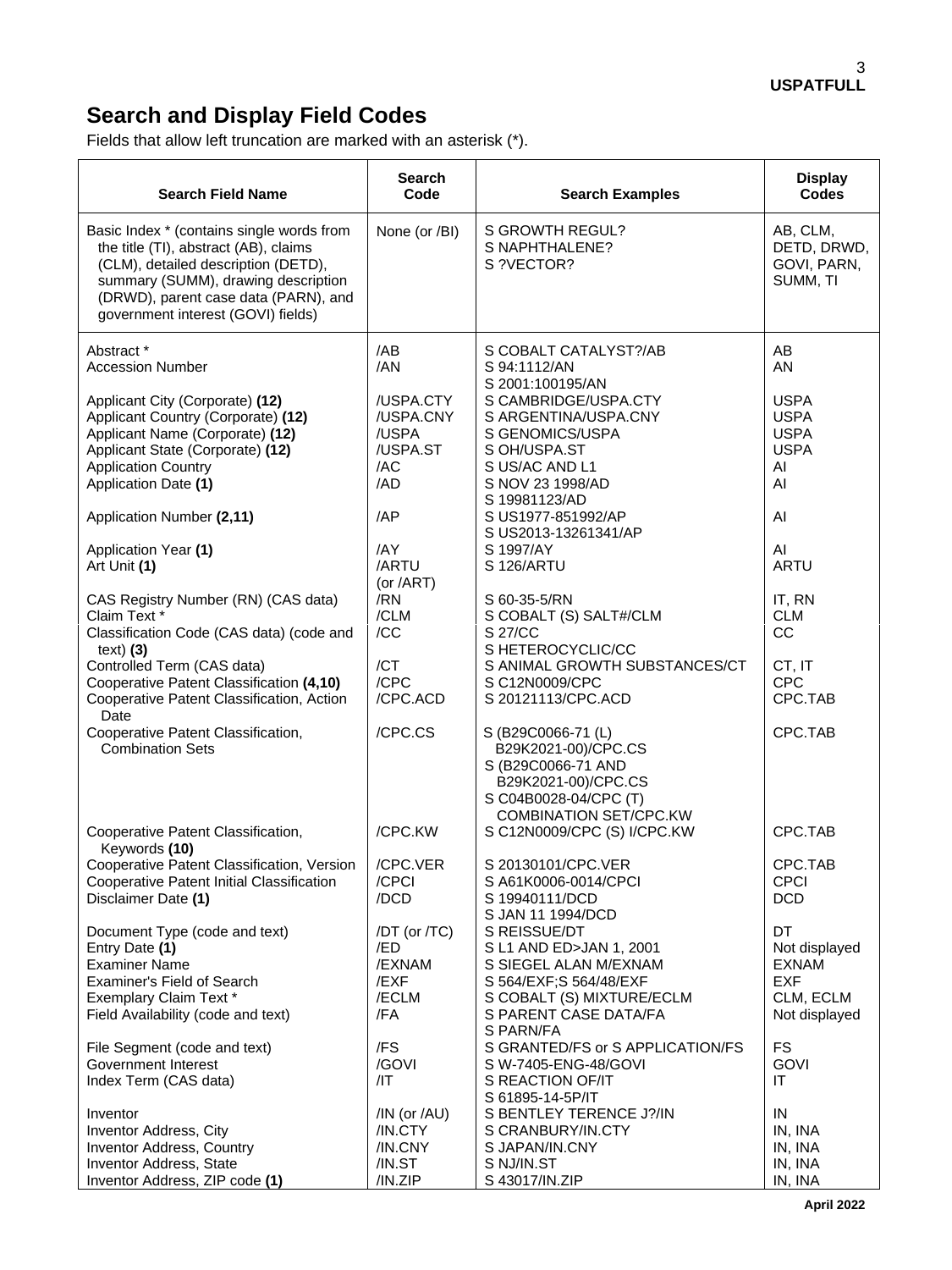# **Search and Display Field Codes (cont'd)**

| <b>Search Field Name</b>                                                                                                                                                                              | Search<br>Code                                       | <b>Search Examples</b>                                                                                                                                           | <b>Display</b><br>Codes                                 |
|-------------------------------------------------------------------------------------------------------------------------------------------------------------------------------------------------------|------------------------------------------------------|------------------------------------------------------------------------------------------------------------------------------------------------------------------|---------------------------------------------------------|
| International Patent Classification, Action Date<br>International Patent Classification, Keyword Terms<br>International Patent Classification, Main (4,5.9)                                           | /IPC.ACD<br>/IPC.KW<br>/ICM                          | S 20010529/IPC.ACD<br>S INITIAL/IPC.KW<br>S C07D/ICM<br>S C07D-209/ICM<br>S C07D-209-34/ICM<br>S C07C-125/06/ICM<br>S A01B001-00-A01B003-00/ICM<br>S ENZYMES/ICM | <b>IPC</b><br><b>IPC</b><br><b>ICM</b>                  |
| International Patent Classification, Main Group<br>Range-Searchable (1)                                                                                                                               | /MGR                                                 | S 200-209/MGR                                                                                                                                                    | <b>ICM</b>                                              |
| International Patent Classification, Secondary<br>(4,5,9)                                                                                                                                             | /ICS                                                 | S C07C125/ICS<br>S A01B001/00-A01B003/00/ICS<br>S ENZYMES/ICS                                                                                                    | <b>ICS</b>                                              |
| International Patent Classification, Subgroup<br>Range-Searchable (1)                                                                                                                                 | /SGR                                                 | S 400-600/SGR                                                                                                                                                    | <b>IPC</b>                                              |
| International Patent Classification, Version(s) (1)<br>Language (code and text)<br>Legal Representative (3)<br>Line Count (1)<br>National Patent Classification, Current, Main and<br>Secondary (4,6) | /IPC.VER<br>/LA<br>/LREP (or /AG)<br>/LN.CNT<br>/NCL | S 7/IPC.VER<br>SL1 AND EN/LA<br>S JACKSON H G/LREP<br>S 1000-1500/LN.CNT<br>S 106035000/NCL<br>S 106/035.000/NCL<br>S 106/35/NCL<br>S ZEOLITES+NT/NCL            | <b>IPC</b><br>LA<br><b>LREP</b><br>LN.CNT<br><b>NCL</b> |
| National Patent Classification, Current, Main (4,6)                                                                                                                                                   | /NCLM                                                | S 423308000/NCLM<br>S 423/NCLM<br>S ZEOLITES+NT/NCLM                                                                                                             | <b>NCLM</b>                                             |
| National Patent Classification Current, Secondary<br>(4,6)                                                                                                                                            | /NCLS                                                | S 106038000/NCLS<br>S 106/NCLS<br>S ZEOLITES+NT/NCLS                                                                                                             | <b>NCLS</b>                                             |
| National Patent Classification, Issue, Main and<br>Secondary (4,6)                                                                                                                                    | /INCL                                                | S 433228000/INCL<br>S 433/INCL<br>S 433/227-433/229/INCL<br>S ZEOLITES+NT/INCL                                                                                   | <b>INCL</b>                                             |
| National Patent Classification, Issue, Main (4,6)                                                                                                                                                     | /INCLM                                               | S 523118000/INCLM<br>S 523/INCLM<br>S ZEOLITES+NT/INCLM                                                                                                          | <b>INCLM</b>                                            |
| National Patent Classification, Issue, Secondary<br>(4,6)                                                                                                                                             | /INCLS                                               | S 106035000/INCLS<br>S 106/INCLS<br>S ZEOLITES+NT/INCLS                                                                                                          | <b>INCLS</b>                                            |
| Number of Claims (1)                                                                                                                                                                                  | /CLMN                                                | S CLMN>20                                                                                                                                                        | <b>CLMN</b>                                             |
| <b>Other Source</b>                                                                                                                                                                                   | /OS                                                  | S 99:9994/OS                                                                                                                                                     | <b>OS</b>                                               |
| Patent Assignee (3)<br>Patent Assignee Address, City                                                                                                                                                  | /PA (or /CS)<br>/PA.CTY                              | S AMERICAN CYANAMID/PA<br>S STAMFORD/PA.CTY                                                                                                                      | PA<br><b>PA</b>                                         |
| Patent Assignee Address, Country                                                                                                                                                                      | /PA.CNY                                              | S UNITED KINGDOM/PA.CNY                                                                                                                                          | PA                                                      |
| Patent Assignee Address, State                                                                                                                                                                        | /PA.ST                                               | S CT/PA.ST                                                                                                                                                       | PA                                                      |
| Patent Assignee Address, ZIP code (1)                                                                                                                                                                 | /PA.ZIP                                              | S 53201/PA.ZIP                                                                                                                                                   | <b>PA</b>                                               |
| Patent Assignee Type                                                                                                                                                                                  | /PAT                                                 | S U S CORPORATION/PAT                                                                                                                                            | <b>PAT</b>                                              |
| Patent Assignee, Original                                                                                                                                                                             | /PAO                                                 | S ABBOTT/PAO                                                                                                                                                     | PAO, RAI                                                |
| <b>Patent Country</b>                                                                                                                                                                                 | /PC                                                  | S US/PC AND L2                                                                                                                                                   | PI                                                      |
| Patent Kind (7)                                                                                                                                                                                       | /PK                                                  | S USA1/PK                                                                                                                                                        | PI                                                      |
| Patent Number (2)                                                                                                                                                                                     | /PN                                                  | S US5933861/PN<br>S US2001008908/PN                                                                                                                              | PI                                                      |
| Patent Number/Kind Code                                                                                                                                                                               | <b>PNK</b>                                           | S US20050136407/PNK                                                                                                                                              | <b>PNK</b>                                              |
| <b>Priority Country</b>                                                                                                                                                                               | /PRC                                                 | S DE/PRC                                                                                                                                                         | <b>PRAI</b>                                             |
| Priority Date (1)                                                                                                                                                                                     | /PRD                                                 | S 19981213/PRD<br>S PRD>=DEC 13 1998                                                                                                                             | <b>PRAI</b>                                             |
| Priority Number (2,8,11)                                                                                                                                                                              | /PRN                                                 | S DE1990-4041295/PRN<br>S US2013-61686038/PRN<br>S US2013-686038P/PRN                                                                                            | <b>PRAI</b>                                             |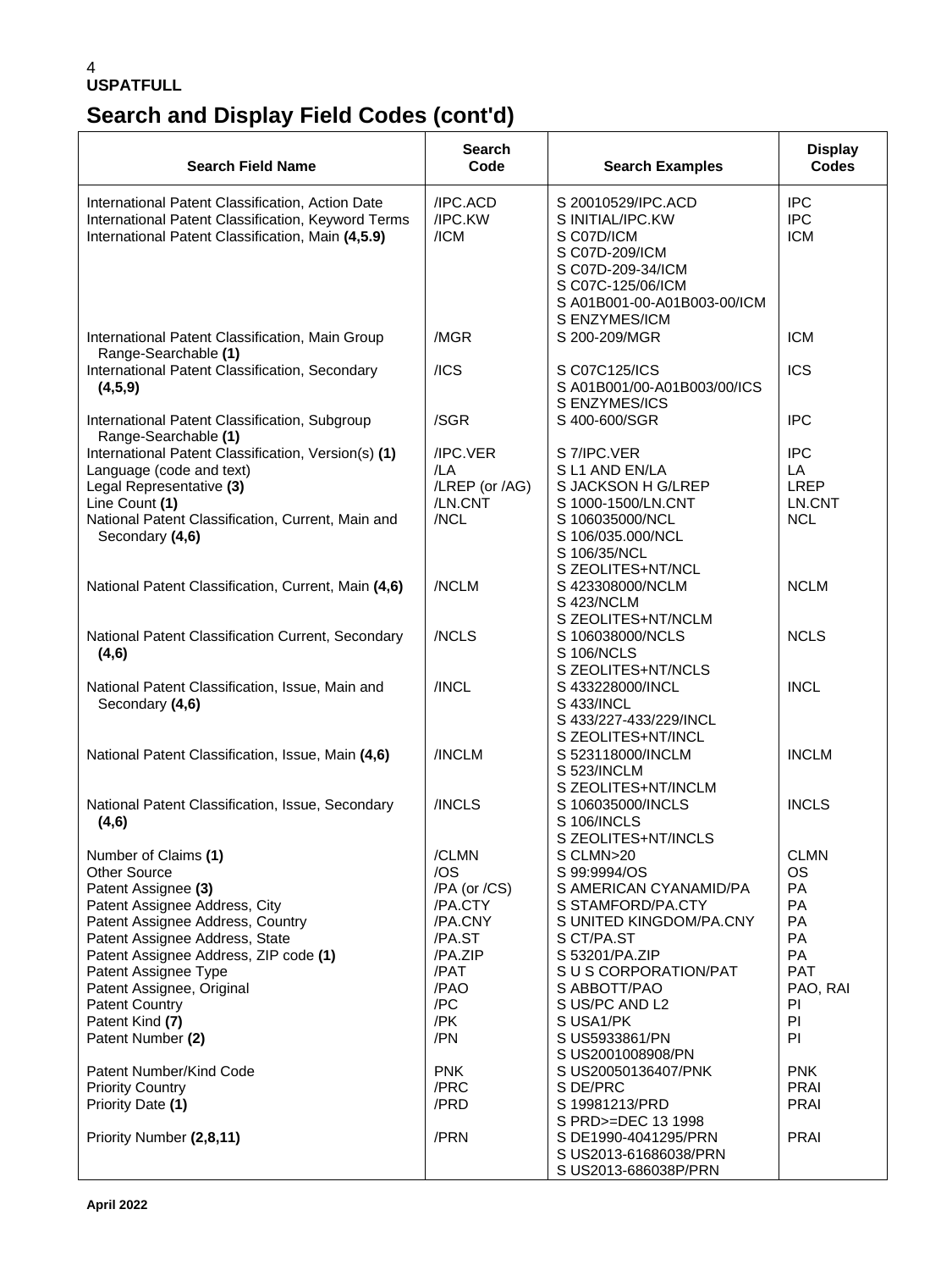## **Search and Display Field Codes (cont'd)**

| <b>Search Field Name</b>                   | <b>Search</b><br>Code | <b>Search Examples</b>  | <b>Display</b><br>Codes |
|--------------------------------------------|-----------------------|-------------------------|-------------------------|
| Priority Year (1)                          | /PRY                  | S PRY >=1997            | PRAI                    |
| Publication Date (1)                       | /PD                   | S JUNE 1 1999/PD        | PI                      |
| Publication Year (1)                       | /PY                   | S PY >=1998             | PI.                     |
| <b>Reassignment Agent</b>                  | /RAA                  | S BAKER BOTTS/RAA       | RAA, RAI                |
| <b>Reassignment Company</b>                | /RAC                  | S ABBOTT/RAC            | RAC, RAI                |
| <b>Reassignment Country</b>                | /RAC.CNY              | S AUSTRALIA/RAC.CNY     | RAI                     |
| Reassignment Date (1)                      | /RAD                  | S 20070411/RAD          | RAD, RAI                |
| Reassignment Recorded Year (1)             | /RARY                 | S 2010/RARY             | Not displayed           |
| Reassignment Execution Date (1)            | /RAXD                 | S 20080324/RAXD         | RAXD, RAI               |
| Reassignment Execution Year (1)            | /RAXY                 | S 2011/RAXY             | Not displayed           |
| Reassignment Kind                          | /RAK                  | S CABLE/RAK             | RAK, RAI                |
| Reassignment Update Date (1)               | /RAUP                 | S 20071004/RAUP         | RAUP, RAI               |
| Reference Non-Patent Information           | /REN                  | S HOUSE/REN             | <b>REN</b>              |
|                                            |                       | S SYNTHE? REACTION#/REN |                         |
| Reference Patent Classification (4,6)      | /RPCL                 | S 100003000/RPCL        | <b>REP</b>              |
| <b>Reference Patent Country</b>            | /RPC                  | S L7 AND US/RPC         | <b>REP</b>              |
| Reference Patent Inventor                  | /RPIN                 | S ASATO/RPIN            | <b>REP</b>              |
| <b>Reference Patent IPC</b>                | /RPIC                 | S A01B/RPIC             | <b>REP</b>              |
|                                            |                       | SA01B069/RPIC           |                         |
|                                            |                       | S A01B069-04/RPIC       |                         |
| Reference Patent Number (2)                | /RPN                  | S US5174198/RPN         | <b>REP</b>              |
| Reference Patent Publication Date (1)      | /RPD                  | S DEC 1992/RPD          | <b>REP</b>              |
| Reference Patent Publication Year (1)      | /RPY                  | S 1970/RPY              | <b>REP</b>              |
| <b>Related Application Country</b>         | /RLC                  | S US/RLC                | <b>RLI</b>              |
| <b>Related Application Date (1)</b>        | /RLD                  | S 12 AUG 1976/RLD       | <b>RLI</b>              |
| Related Application Number (2,11)          | /RLN                  | S US76-713768/RLN       | <b>RLI</b>              |
|                                            |                       | S US2000-532918/RLN     |                         |
| <b>Related Application Type</b>            | /RLT                  | S DIVISION OF/RLT       | <b>RLI</b>              |
| Related Application Year (1)               | /RLY                  | S RLY<1976              | <b>RLI</b>              |
| Related Patent Publication Date (1)        | /RLPD                 | S 2011/RLPD             | <b>RLI</b>              |
| Related Patent Number (2)                  | /RLPN                 | S US13887504/RLPN       | <b>RLI</b>              |
| <b>Related Patent Publication Year (1)</b> | /RLPY                 | S 1973/RLPY             | <b>RLI</b>              |
| <b>Related Publication Indicator</b>       | /RLP                  | S ABANDONED/RLP         | <b>RLI</b>              |
| Section Cross-reference (CAS data) (3)     | /SX                   | S 14/CC, SX             | CC, SX                  |
|                                            |                       | S PHARMACOLOGY/SX       |                         |
| Supplementary Term (CAS data)              | /ST                   | S GROWTH PROMOT?/ST     | <b>ST</b>               |
| Term of Patent (1)                         | /PTERM                | S 1-4/PTERM             | <b>PTERM</b>            |
| Title *                                    | /TI                   | S THIOPHEN?/TI          | ΤI                      |
| Update Date (1)                            | /UP                   | S L2 AND UP>NOV 1 2001  | Not displayed           |
| Update Date of CA Indexing (1)             | /UPCA                 | S UPCA>=20011106        | Not displayed           |

**(1)** Numeric search field that may be searched with numeric operators or ranges.

**(2)** Either STN format or Derwent format may be used.

**(3)** Search with implied (S) proximity is available in this field.

**(4)** An online thesaurus is available for this field.

**(5)** This field contains the classifications and catchwords for main classification subject headings and subheadings from the current (7th) edition of the WIPO International Patent Classifications (IPC) manual. To search the classifications from any of the specific editions (1-8) of the IPC manual, use the field code followed by the edition number, e.g., /IC2, ICM2, /ICS2 for the 2nd edition. Catchwords are included only in the fields for the 7th, 6th, and 5th editions of the IPC manual.

**(6)** This field is range-searchable in Manual of Classification order. However, it is not a numeric field and may not be searched using numeric operators.

**(7)** Available for patent documents published starting in 2001.

**(8)** U.S. provisional priority numbers are searched only with the P appended, e.g., US1999-121903P/PRN.

**(9)** These fields have not been populated since December 31, 2005 with the introduction of IPC Reform.

**(10)** When searching combinations of CPC and CPC.KW data, use (S) proximity operator.

**(11)** Application numbers for U.S. utility patents from series code 13 forward, design patents (series code 29) and provisional patent applications (series code 60 and 61) may be searched either with or without their series code. Include the series code if known to ensure precision. Note that provisional patent application numbers searched without their series codes must have a P appended to the end of the number (e.g., US2013-686038P). Series code information is not available for U.S. patent application numbers with series codes below 13.

**(12)** Available for selected patent documents usually from September 2012 or later.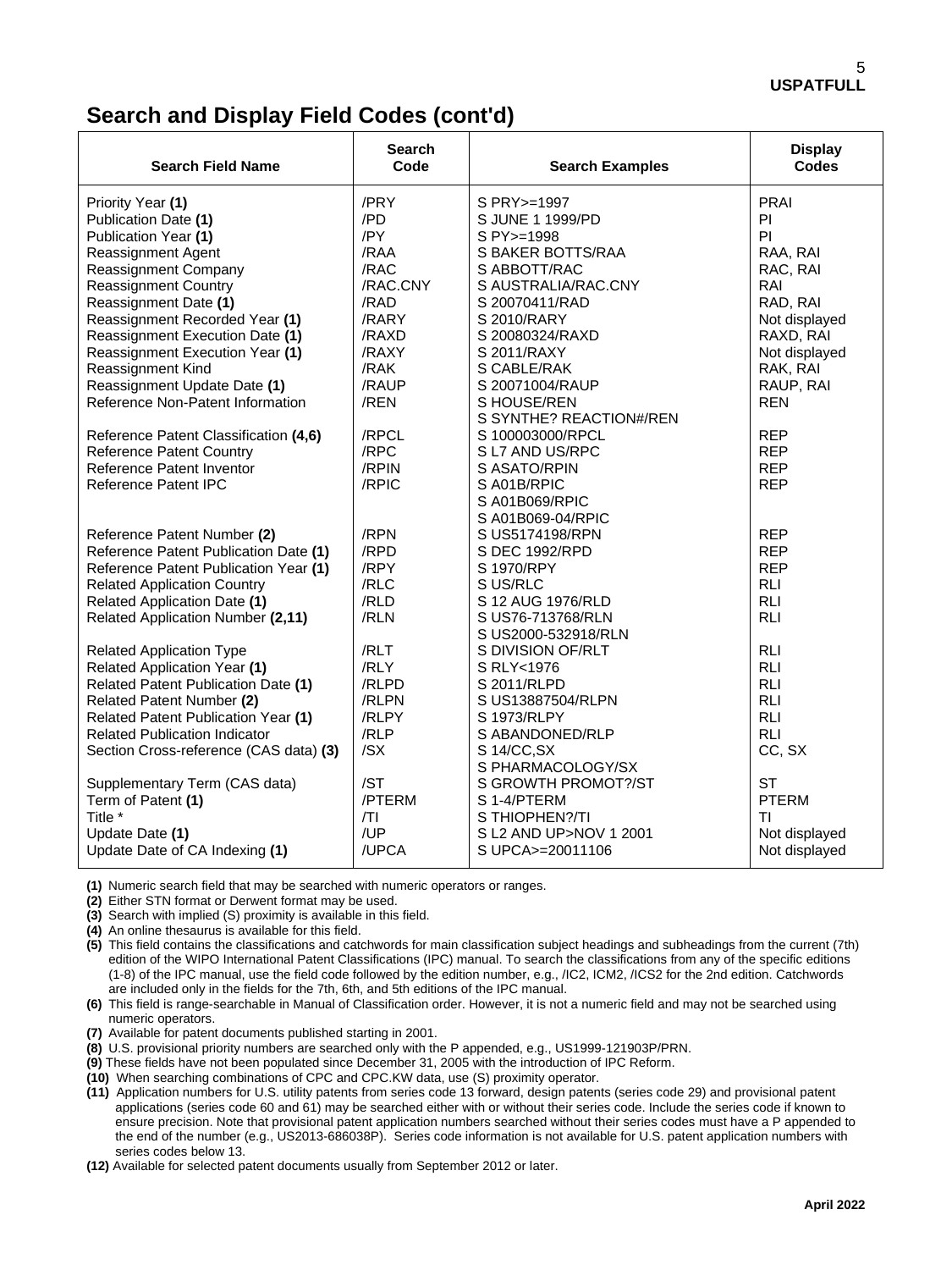## **Property Fields(1)**

In USPATFULL a numeric search for a specific set of physical properties (/PHP) is available within the Basic Index fields (most notably TI, AB, CLM, DETD, and SUMM). The numeric values are not displayed as single fields, but ARE instead highlighted within HIT, KWIC and ALL displays.

EXPAND in the /PHP field to find numeric properties of interest, or type HELP NPS at an arrow prompt while in USPATFULL to see a list of all available numeric properties. The /PHP index contains a complete list of codes and related text for all physical properties available for numeric property searching in USPATFULL.

| <b>Field</b><br>Code                          | <b>Property</b>                                                                                        | <b>Unit</b>                                                                                  | Symbol                                  | <b>Search Examples</b>                                                                                                    |
|-----------------------------------------------|--------------------------------------------------------------------------------------------------------|----------------------------------------------------------------------------------------------|-----------------------------------------|---------------------------------------------------------------------------------------------------------------------------|
| /AOS<br>/BIR<br>/BIT<br>/CAP<br>/CATA         | Amount of substance<br><b>Bit Rate</b><br>Stored Information<br>Capacitance<br>Catalytic Activity      | Mol<br>Bit/Second<br>Bit<br>Farad<br>Katal                                                   | mol<br>bit/s<br>Bit<br>F<br>kat         | S 10/AOS<br>S 8000-10000/BIR<br>S BIT > 3 MEGABIT<br>S 1-10 MF/CAP<br>S 200-250 KAT/CATA                                  |
| /CDN<br>/CMOL                                 | <b>Current Density</b><br>Molarity, Molar<br>Concentration                                             | Ampere/Square Meter<br>Mol/Liter                                                             | A/m <sup>2</sup><br>mol/L               | S CDN>10 A/M**2<br>S UREA/BI (S) 8/CMOL                                                                                   |
| /CON<br>/DB<br>/DEG                           | Conductance<br>Decibel<br>Degree                                                                       | Siemens<br>Decibel<br>Degree                                                                 | S<br>dB                                 | S 1S-3/CON<br>S DB>50<br>S CYLINDER/BI (S) 45/DEG                                                                         |
| $/$ DEN $/$ $/$ C $)$                         | Density (Mass<br>Concentration                                                                         | Kilogram/Cubic Meter                                                                         | kg/m <sup>3</sup>                       | S 5E-3-10E-3/DEN                                                                                                          |
| /DEQ<br>/DOA<br>/DOS<br>/DV<br>/ECH           | Dose Equivalent<br>Dosage<br>Dose<br>Viscosity, dynamic<br><b>Electric Charge</b>                      | <b>Sievert</b><br>Milligram/Kilogram/Day<br>Milligram/Kilogram<br>Pascal * Second<br>Coulomb | Sv<br>mg/kg/day<br>mg/kg<br>Pa * s<br>С | S 100/DEQ<br>S 10 MG/KG/DAY/DOA<br>S DOS>0.8<br>S DV>5000<br>S 0.0001-0.001/ECH                                           |
| (/CHA)<br>/ECO<br>$($ /ECND $)$               | <b>Electrical Conductivity</b>                                                                         | Siemens/Meter                                                                                | S/m                                     | S ECO>800 S/M (15A) AQUEOUS                                                                                               |
| /ELC<br>(/ECC)                                | <b>Electric Current</b>                                                                                | Ampere                                                                                       | Α                                       | S 1-10/ELC                                                                                                                |
| /ELF<br>(/ECF)                                | <b>Electric Field</b>                                                                                  | Volt/Meter                                                                                   | V/m                                     | S 200/ELF                                                                                                                 |
| /ENE                                          | Energy                                                                                                 | Joule                                                                                        | J                                       | S DROPLETS (10A) 40 JOULE -<br>70 JOULE /ENE                                                                              |
| /ERE<br>$($ /ERES $)$                         | <b>Electrical Resistivity</b>                                                                          | Ohm * Meter                                                                                  | Ohm $*$ m                               | S ERE>0.1                                                                                                                 |
| /FOR<br>$/$ FRE $($ /F $)$<br>/IU<br>/KV      | Force<br>Frequency<br>International Unit<br>Viscosity, kinematic                                       | Newton<br>Hertz<br>none<br>Square Meter/Second                                               | N<br><b>Hz</b><br>IU<br>$m^2/s$         | S 50 N / FOR<br>S OSCILLAT?/BI (S) 1-3/FRE<br>S IU>1000 (P) VITAMIN A<br>S METHYLPOLYSILOXANES/BI (10A)<br>100-200 CST/KV |
| /LEN<br>(/SIZ)                                | Length, Size                                                                                           | Meter                                                                                        | m                                       | S 1-4/LEN                                                                                                                 |
| /LUME                                         | Luminous Emittance,<br>Illuminance                                                                     | Lux                                                                                          | lx                                      | S 10-50/LUME                                                                                                              |
| /LUMF<br>/LUMI<br>/M<br>/MCH<br>/MFD<br>(MFS) | Luminous Flux<br>Luminous Intensity<br>Mass<br>Mass to Charge Ratio<br><b>Magnetic Flux</b><br>Density | Lumen<br>Candela<br>Kilogram<br>none<br>Tesla                                                | Lm<br>cd<br>kg<br>m/z<br>Τ              | S LUMF>1000<br>S LUMI<4<br>S ALLOY/BI (30A) 1E-10-1E-5/M<br>$S$ MCH=1<br>S MFD>102                                        |
| /MFR<br>(MFL)                                 | Mass Flow Rate                                                                                         | Kilogram/Second                                                                              | kg/s                                    | S MFR<0.1                                                                                                                 |
| /MFST                                         | Magnetic Field<br>Strength                                                                             | Ampere/Meter                                                                                 | A/m                                     | S 50 A/M/MFST                                                                                                             |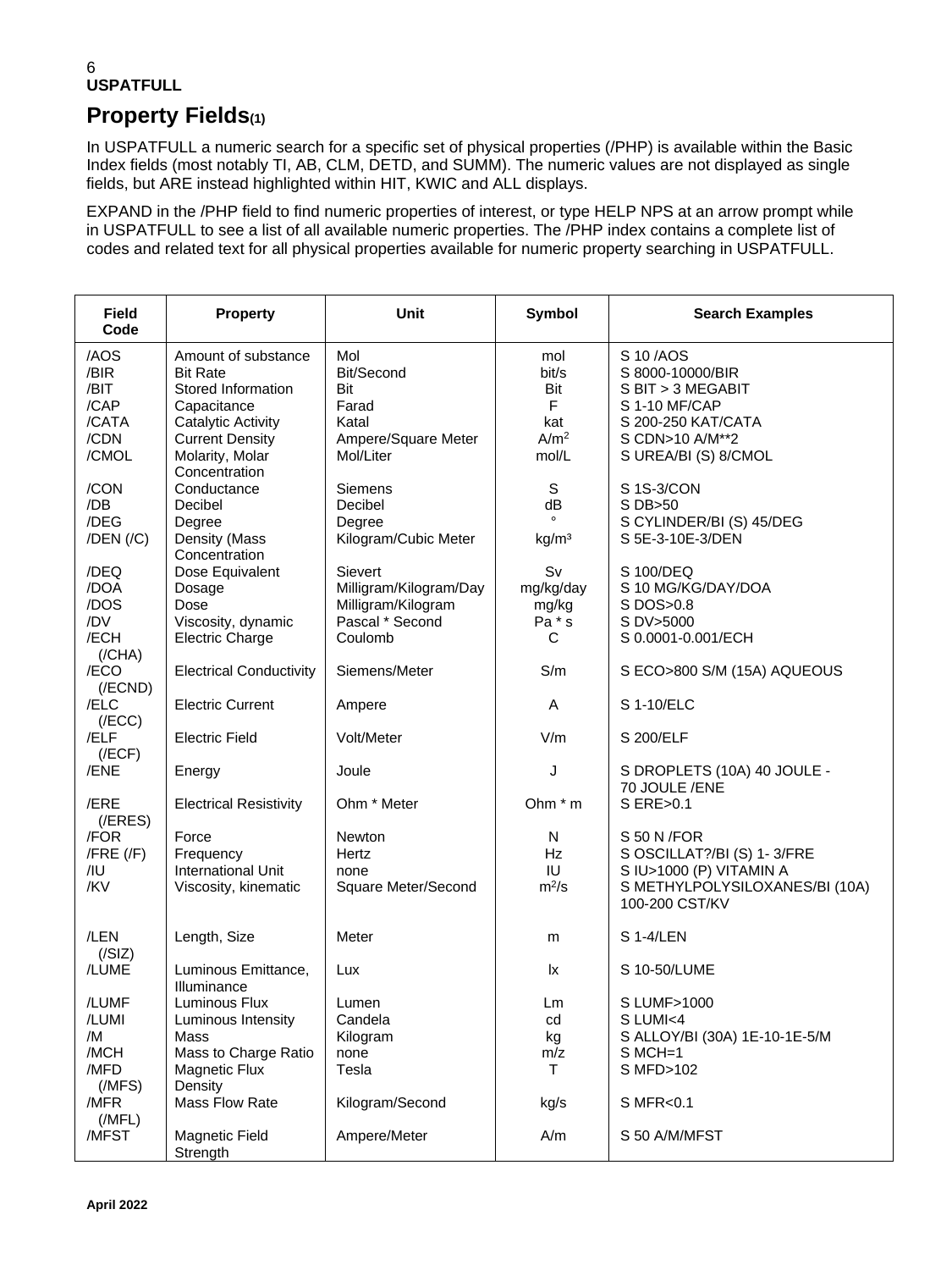## **Super Search Fields**

Enter a super search code to execute a search in one or more fields that may contain the desired information. Super search fields facilitate crossfile and multifile searching. EXPAND may not be used with super search fields. Use EXPAND with the individual field codes instead.

| <b>Search Field Name</b>                         | <b>Search</b><br>Code | <b>Fields</b><br><b>Searched</b> | <b>Search Examples</b>                                                                      | <b>Display</b><br>Codes   |
|--------------------------------------------------|-----------------------|----------------------------------|---------------------------------------------------------------------------------------------|---------------------------|
| Cooperative Patent Classification (1)            | /CPC                  | /CPCI./CPCR                      | S C12N0009/CPC                                                                              | CPC, CPCI,<br><b>CPCR</b> |
| International Patent Classifications             | /IPC                  | $/IC$ , $/ICM$ , $/ICS$ ,        | SA01B/IPC                                                                                   | <b>IPC</b>                |
| (2,3)                                            |                       | /IPCI, /IPCR                     | S A01B001/IPC                                                                               |                           |
| International Patent Classification<br>(Old IPC) | /IPC.OLD              | $/IC$ , $/ICM$ , $/ICS$          | SA01?/IPC.OLD                                                                               | IPC.                      |
| Application Number Group (1,4)                   | /APPS                 | /AP, /PRN, /RLN                  | S US56-626454/APPS<br>S 56US-0626454/APPS<br>S US2013-13261341/APPS<br>S US2013-261341/APPS | AI, PRAI, RLI             |
| Patent Applicant/Assignee (5)                    | /PASS                 | /PA, /USPA                       | S GENOMICS/PASS                                                                             | PA, USPA                  |
| <b>Patent Country Group</b>                      | /PCS                  | /PC./PC.<br>/RPC, /RPC           | S US/PCS AND L1                                                                             | PI. REP. RLI              |
| Patent Number Group (1)                          | /PATS                 | /PN, /RLPN, /RPN                 | S US102601/PATS<br>S US0102601/PATS                                                         | PI, REP, RLI              |

**(1)** Either STN format or Derwent format may be used.

**(2)** A thesaurus is available for this field.

**(3)** EXPAND and SELECT work with this field.

**(4)** Application numbers for U.S. utility patents from series code 13 forward, design patents (series code 29) and provisional patent applications (series code 60 and 61) may be searched either with or without their series code. Include the series code if known to ensure precision. Note that provisional patent application numbers searched without their series codes must have a P appended to the end of the number (e.g., US2013-686038P). Series code information is not available for U.S. patent application numbers with series codes below 13.

**(5)** The /PASS search code only searches the applicant/assignee name portion of the /PA and /USPA fields.

## **CPC (/CPC) Thesaurus**

The Cooperative Patent Classification (CPC) is jointly developed and maintained by the European Patent Office and the US Patent and Trademark Office. This thesaurus is available in the /CPC search field. All relationship codes can be used with both the EXPAND and SEARCH commands.

| <b>Relationship Code</b>                                                         | <b>Content</b>                                                                                                                                                                                                                                                                                                                                              | <b>Search Examples</b>                                                                                                                                                                            |
|----------------------------------------------------------------------------------|-------------------------------------------------------------------------------------------------------------------------------------------------------------------------------------------------------------------------------------------------------------------------------------------------------------------------------------------------------------|---------------------------------------------------------------------------------------------------------------------------------------------------------------------------------------------------|
| ALL.<br>AUTO (1)<br>BT<br>CODE<br><b>DEF</b><br><b>HIE</b>                       | All usually required terms (BT, SELF, CODE, DEF)<br>Automatic relationship (BT, SELF, CODE, DEF)<br>Broader terms (BT, SELF)<br>Classification Code (SELF, CODE)<br>Definition (SELF, DEF)<br>Hierarchy terms (all broader and narrower terms) (BT, SELF,                                                                                                   | E C12M0001-00+ALL/CPC<br>E G01J003-443+AUTO/CPC<br>E G01J0003-443+BT/CPC<br>E CARTRIDGES+CODE/CPC<br>E B65G0045-16+DEF/CPC<br>E A01B0001-00+HIE/CPC                                               |
| KT<br><b>MAX</b><br><b>NEXT</b><br>NEXT(n)<br>ΝT<br><b>PREV</b><br>PREV(n)<br>Τl | DEF, NT)<br>Keyword terms (SELF, KT)<br>All associated terms<br>Next classification within the same class (SELF, NEXT)<br>Next n classification within the same class<br>Narrower terms<br>Previous Code within the same class (SELF, PREV)<br>Previous n classifications within the same class<br>Complete Title of SELF Term and Broader Terms (BT, SELF) | E LASER+KT/CPC<br>E G01J0003-44+MAX/CPC<br>E A01B0001-24+NEXT/CPC<br>E A01B0001-24+NEXT3/CPC<br>E G05B0001-04+NT/CPC<br>E G05B0019-00+PREV/CPC<br>E G05B0019-00+PREV2/CPC<br>E G05B0001-03+TI/CPC |

**(1)** Automatic Relationship is SET OFF. In case of SET REL ON the result of EXPAND or SEARCH without any relationship code is the same as described for AUTO.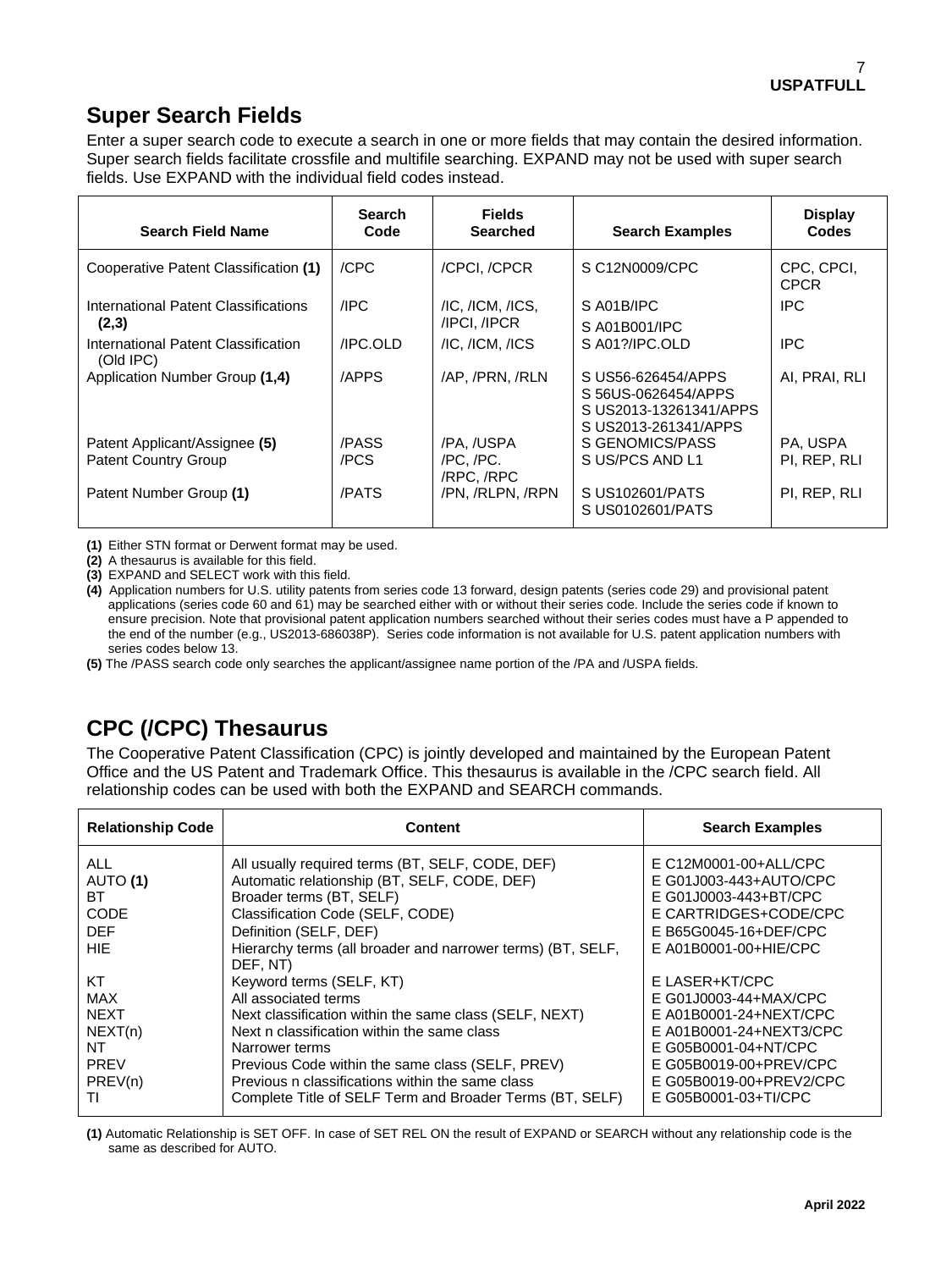## **Thesaurus Fields**

A thesaurus is present for the National Patent Classification fields (/INCL, /INCLM, /INCLS, /NCL, /NCLM, /NCLS, /RPCL) and the International Patent Classification fields. The classifications and catchwords for the main headings and subheadings from the 7th edition of the WIPO International Patent Classification (IPC) manual are available in the following fields: /IC, /ICM, /ICS, /IPCI, and /IPCR. The classifications from the previous editions (1-7) are also available as separate thesauri. To EXPAND and SEARCH in the thesauri for editions 1-8, use the field code followed by the edition number, e.g., /IC2, /ICM2, /ICS2 for the 2nd edition. Catchwords are included only in the thesauri for the 8th, 7th, 6th, and 5th editions.

| Code            | Content                                                                   | <b>Example</b>                                   |
|-----------------|---------------------------------------------------------------------------|--------------------------------------------------|
| <b>ALL</b>      | All associated terms                                                      | E 135100000+ALL/INCL                             |
|                 |                                                                           | E A01N025-04+ALL/IPC<br>$E$ A01N025-06/IC REL=ON |
| AUTO (1)<br>FD. | Automatic Relationship (BT, SELF)                                         | E A01B001-00+ED/IPC                              |
| <b>HIE</b>      | Validity Range                                                            | E 523523000+HIE/NCL                              |
|                 | Hierarchy (Broader and Narrower Terms<br>(all Broader and Narrower Terms) | E A01B001-06+HIE/IPC                             |
|                 | (BT, SELF, NT)                                                            |                                                  |
| <b>INDEX</b>    | <b>IPC Index Terms</b>                                                    | E A01B001-00+INDEX/IPC                           |
| ΤI              | Complete Title of the SELF Term                                           | $F$ 135+TI/NCLM                                  |
|                 |                                                                           | E A01B001-04+TI/IPC                              |
| ВT              | <b>Broader Terms</b>                                                      | E 135120400+BT/NCLS                              |
|                 | (BT, SELF)                                                                | E A01N029-12+BT/IPC                              |
| KT              | Keyword Terms (2)                                                         | E ZEOLITES+KT/NCL                                |
|                 | (SELF, KT)                                                                |                                                  |
| <b>NT</b>       | Narrower Terms                                                            | E 126001**1+NT/INCL                              |
|                 | (SELF, NT)                                                                | E A01N025-00+NT/IPC                              |
| <b>NEXT</b>     | <b>Next Classification</b>                                                | E 135086000+NEXT15/INCL                          |
|                 |                                                                           | E A01B001-20+NEXT3/ICS                           |
| <b>PREV</b>     | <b>Previous Classification</b>                                            | E 523523000+PREV3/NCLS                           |
|                 |                                                                           | E A01B001-20+PREV5/IPC                           |
| <b>BRO</b>      | <b>Complete Class</b>                                                     | E 135019000+BRO5/INCL                            |
|                 |                                                                           | E A01B001-20+BRO3/IPC                            |
| RT              | <b>Related Terms</b>                                                      | E A01B001-16+RT/IPC                              |
|                 |                                                                           |                                                  |

**(1)** AUTOMATIC relationship is SET OFF. If you SET RELATION ON, the result of EXPAND without any relationship code is the same as described for AUTO.

**(2)** Keyword terms are the catchwords corresponding to the USPTO Manual of Classifications subject index headings and subheadings.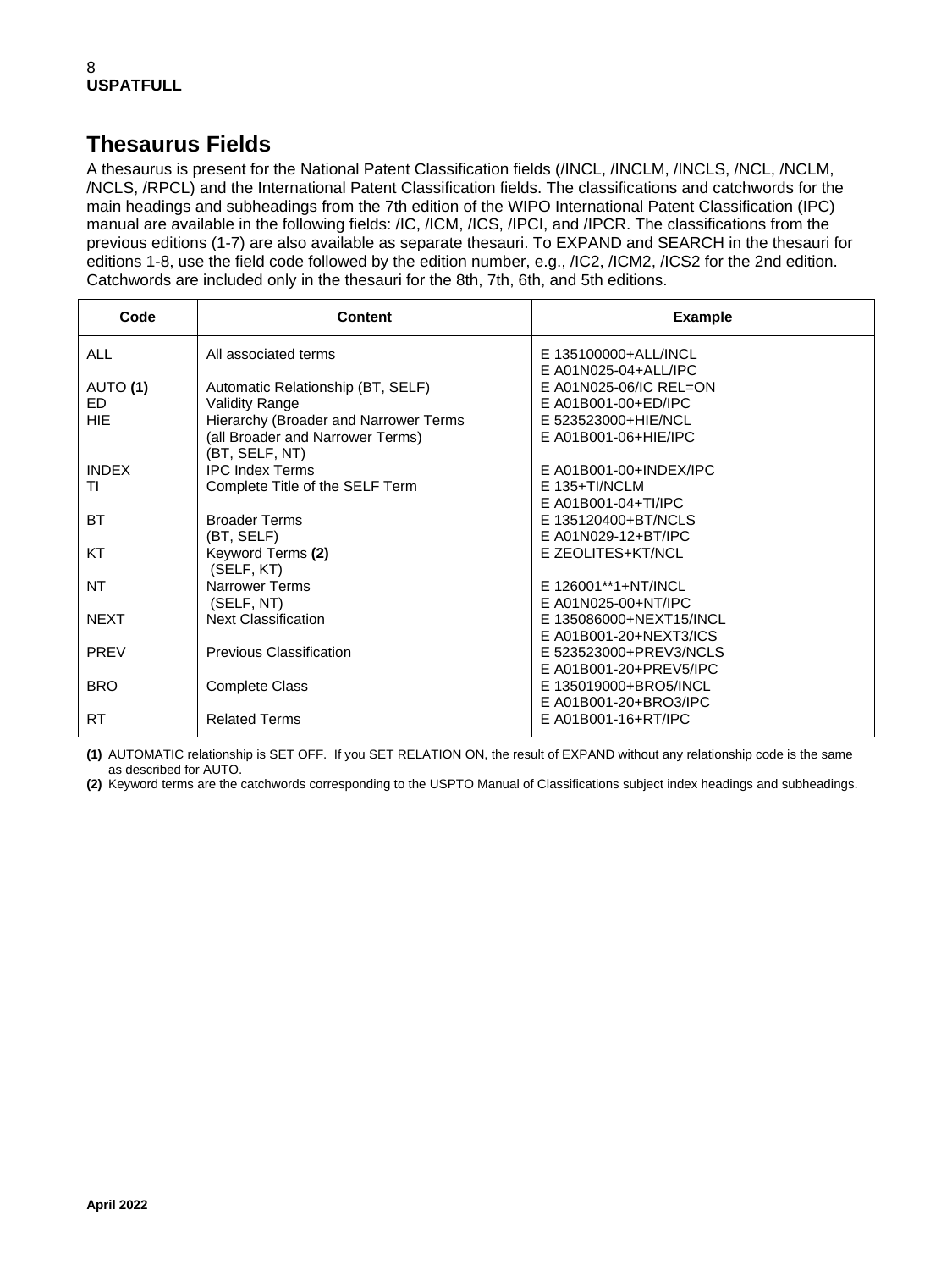## **DISPLAY and PRINT Formats**

Any combination of formats may be used to display or print answers. Multiple codes must be separated by spaces or commas, e.g., D L3 1-10 TI,AB or D L3 1-10 TI AB. The fields are displayed or printed in the order requested.

Hit-term highlighting is available in all fields except DRWN and ECL. Highlighting must be on when a SEARCH is performed to use the FHITSTR, HIT, HITRN, HITSTR, KWIC, and OCC formats.

| Format         | <b>Content</b>                                                                | <b>Examples</b>       |
|----------------|-------------------------------------------------------------------------------|-----------------------|
| AB             | Abstract                                                                      | D 1-3 AB              |
| AI (AP) (1)    | Application Information                                                       | D 4 9 AI              |
| AN (2)         | <b>Accession Number</b>                                                       | D AN                  |
| ARTU           | Art Unit                                                                      | <b>D L3 5-7 ARTU</b>  |
| CC(SX)         | Classification Code and Section cross-reference (CAS data)                    | D L3 CC 1-5           |
| <b>CLM</b>     | <b>Patent Claim Text</b>                                                      | D CLM L8              |
| $CLM(n)$ (3)   | Patent Claim Text for Claim n                                                 | D CLM(2)              |
| <b>CLMN</b>    | Number of Claims                                                              | <b>D CLMN</b>         |
| CT(2)          | Controlled Term (CAS data)                                                    | D <sub>4</sub> CT     |
| <b>CPC</b>     | Cooperative Patent Classification                                             | D CPC                 |
| <b>CPCI</b>    | <b>CPC Initial Classification</b>                                             | D CPCI                |
| <b>CPCR</b>    | <b>CPC</b> Reclassification                                                   | D CPCR                |
| <b>DCD</b>     | Disclaimer Date                                                               | D L3 6,8 DCD          |
| <b>DETD</b>    | <b>Detailed Description</b>                                                   | D 1-4 DETD            |
| <b>DRWD</b>    | <b>Drawing Description</b>                                                    | D L9 DRWD 3-6         |
| <b>DRWN</b>    | Number of Drawings                                                            | D DRWN                |
| DT (TC)        | Document Type                                                                 | D DT 2,6-10           |
| <b>ECL</b>     | <b>Exemplary Claim Number</b>                                                 | D 7 L3 ECL            |
| ECLM (3)       | <b>Exemplary Claim Text</b>                                                   | D 1-5, 10 ECLM        |
| EXF(2)         | Examiner's Field of Search                                                    | D 1,5,8 EXF           |
| <b>EXNAM</b>   | <b>Examiner Name</b>                                                          | D EXNAM 4-8,11        |
| FS(2)          | <b>File Segment</b>                                                           | D FS                  |
| <b>GOVI</b>    | Government Interest                                                           | D 3,5,7 GOVI          |
| ICM(2)         | IPC, Main                                                                     | D 5-6 L1 ICM          |
| ICS(2)         | IPC, Secondary                                                                | <b>D L4 1-6 ICS</b>   |
| IN $(AU)$      | Inventor (includes INA)                                                       | D IN                  |
| INA(3)         | <b>Inventor Address</b>                                                       | D L5 1-4 INA          |
| INCLM(2)       | Issue Main National Patent Classification Code                                | D 2,5 INCLM           |
| INCLS $(2)$    | Issue Secondary National Patent Classification Code                           | <b>D L2 1-3 INCLS</b> |
| IPC.F(3)       | IPC, First Invention                                                          | D IPC.F               |
| IPCI(2,5)      | IPC, Initial Classification                                                   | <b>D IPCI</b>         |
| IPCR(2)        | IPC, Reclassification                                                         | D IPCR                |
| IT             | Index Term (CAS data)                                                         | D 1,5,10 IT           |
| LA(3)          | Language                                                                      | D LA                  |
| LN.CNT         | Line Count                                                                    | D LN.CNT              |
| LREP (AG)      | Legal Representative                                                          | D <sub>27</sub> LREP  |
| <b>MFN</b>     | Microfilm Frame Number of document at the U.S. Patent and Trademark<br>Office | D MFN                 |
| <b>MRN</b>     | Microfilm Reel Number of document at the USPTO                                | D MRN                 |
| NCLM (2)       | Current Main National Patent Classification Code                              | <b>D 1-2 NCLM</b>     |
| NCLS(2)        | <b>Current Secondary National Patent Classification Code</b>                  | <b>D 1-5 NCLS</b>     |
| OS.            | <b>Other Source Chemical Abstracts</b>                                        | D OS                  |
| PA (CS)        | Patent Assignee (includes PAA and PAT)                                        | D 1-3 PA              |
| <b>PAA (3)</b> | Patent Assignee Address                                                       | D 4 9 PAA             |
| <b>PAO</b>     | Patent Assignee, Original                                                     | D PAO                 |
| <b>PARN</b>    | Parent Case Data                                                              | D L3 5-7 PARN         |
| <b>PAT (3)</b> | Patent Assignee Type                                                          | D L3 PAT 1-5          |
| PI (PN) (1)    | Patent Information                                                            | D PI L8               |
| <b>PNK</b>     | Patent Number/Kind Code                                                       | D PNK                 |
| PRAI (PRN) (1) | Priority Information                                                          | <b>D PRAI</b>         |
| <b>PTERM</b>   | Term of Patent                                                                | D 4 PTERM             |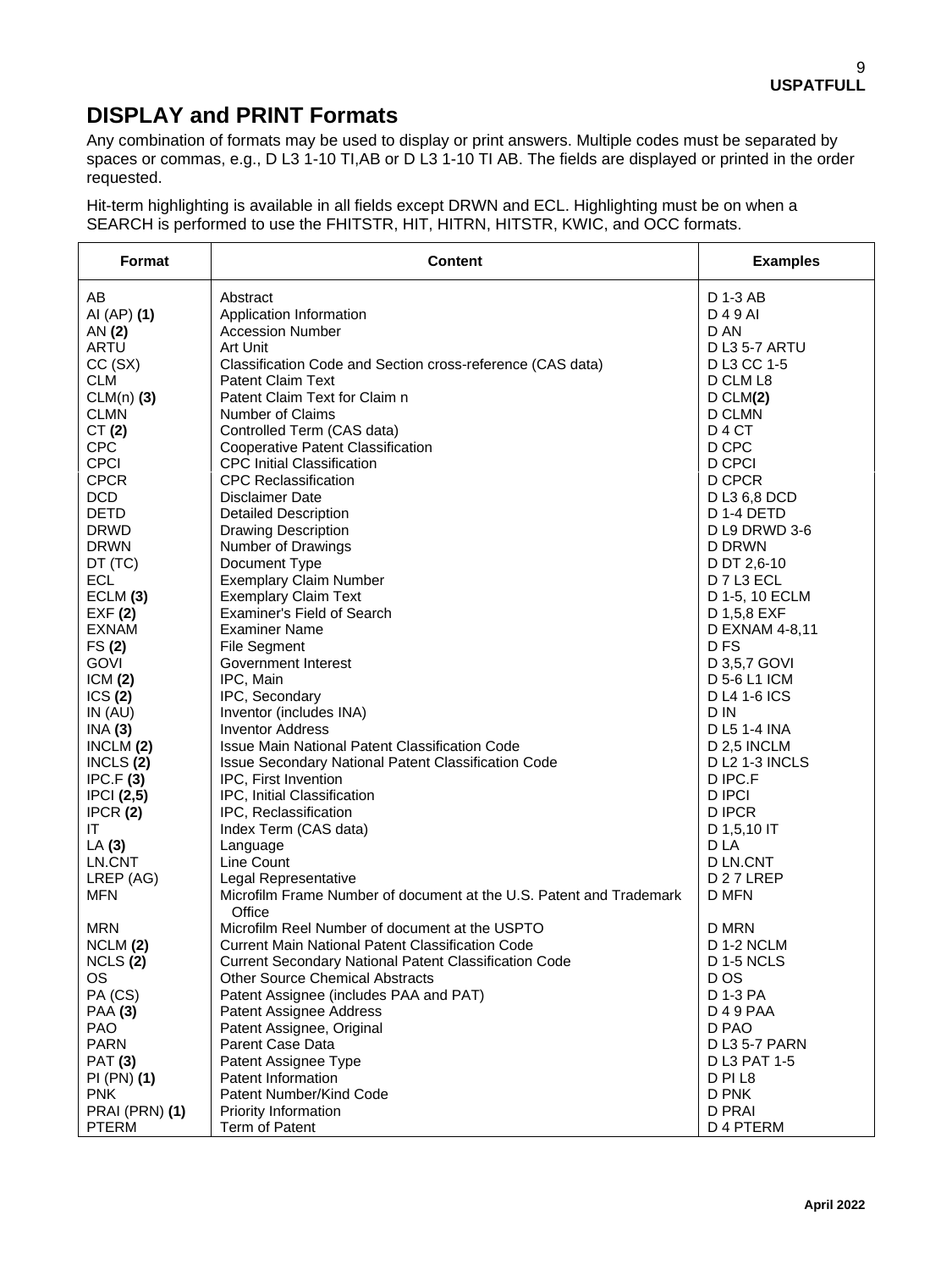# **DISPLAY and PRINT Formats (cont'd)**

| RAA<br><b>RAC</b><br><b>RAD</b><br><b>RAK</b><br><b>RAXD</b><br><b>REN</b><br>REP (RPN)<br><b>RLI (RLN) (1)</b><br><b>RN</b> (3)<br><b>RNK (6)</b><br>RNKM (6)<br><b>ST</b><br><b>SUMM</b><br>TI(2)<br><b>USPA</b>                                                        | Reassignment Agent<br>Reassignment Company<br>Reassignment Date<br>Reassignment Kind<br><b>Reassignment Execution Date</b><br>Reference Non-Patent Information<br>Reference Patent Information<br>Related Application Information<br>CAS Registry Number (CAS data)<br>Relevance Rank in single file<br>Relevance Rank in multifiles<br>Supplementary Terms (CAS data)<br>Summary of the Invention<br>Title<br>Applicant Name (Corporate)                                                                                                                                                                                                                                                                                                                                                                                                                                                                                                                                                                                                                                                                                                                                                                                     | D RAA<br>D RAC<br>D RAD<br>D RAK<br>D RAXD<br>D L3 6,8 REN<br><b>D 1-4 REP</b><br>D L9 RLI 3-6<br>D RN 2,6-10<br>D RNK<br>D RNKM<br>D ST<br><b>D L5 1-4 SUMM</b><br>D 2,5 TI<br>D USPA                                                                                                                               |
|---------------------------------------------------------------------------------------------------------------------------------------------------------------------------------------------------------------------------------------------------------------------------|-------------------------------------------------------------------------------------------------------------------------------------------------------------------------------------------------------------------------------------------------------------------------------------------------------------------------------------------------------------------------------------------------------------------------------------------------------------------------------------------------------------------------------------------------------------------------------------------------------------------------------------------------------------------------------------------------------------------------------------------------------------------------------------------------------------------------------------------------------------------------------------------------------------------------------------------------------------------------------------------------------------------------------------------------------------------------------------------------------------------------------------------------------------------------------------------------------------------------------|----------------------------------------------------------------------------------------------------------------------------------------------------------------------------------------------------------------------------------------------------------------------------------------------------------------------|
| ABS<br>ALL (1)                                                                                                                                                                                                                                                            | AB<br>AN, TI, IN, USPA, PA, PI, AI, PTERM, DCD, RLI, PRAI, DT, FS, REP,<br>REN, EXNAM, LREP, CLMN, ECL, DRWN, AB, GOVI, PARN, SUMM,<br>DRWD, DETD, CLM, INCL (INCLM, INCLS), NCL (NCLM, NCLS), CPC<br>(CPCI, CPCR), IPC (IPC.VER, ICM, ICS, IPCI, IPC), EXF, ARTU, PPAK<br>(If PatentPak enabled)                                                                                                                                                                                                                                                                                                                                                                                                                                                                                                                                                                                                                                                                                                                                                                                                                                                                                                                             | D L3 1-5 ABS<br>D 3 ALL                                                                                                                                                                                                                                                                                              |
| APPS(1)<br><b>BIB</b> (1)                                                                                                                                                                                                                                                 | AI, PRAI, RLI<br>AN, TI, IN, PA, USPA, PI, AI, PTERM, DCD, RLI, PRAI, DT, FS, EXNAM,                                                                                                                                                                                                                                                                                                                                                                                                                                                                                                                                                                                                                                                                                                                                                                                                                                                                                                                                                                                                                                                                                                                                          | D APPS<br>D BIB                                                                                                                                                                                                                                                                                                      |
| BPP(1)                                                                                                                                                                                                                                                                    | LREP, CLMN, ECL, DRWN, LN.CNT<br>AN, TI, IN, PA, USPA, PI, AI, PTERM, DCD, RLI, PRAI, DT, FS, EXNAM,<br>LREP, CLMN, ECL, DRWN, LN.CNT, PPAK (If PatentPak enabled)                                                                                                                                                                                                                                                                                                                                                                                                                                                                                                                                                                                                                                                                                                                                                                                                                                                                                                                                                                                                                                                            | D BPP                                                                                                                                                                                                                                                                                                                |
| CAS<br><b>CBIB</b><br><b>CPC</b><br>CPC.TAB<br>CPC.UNIQ<br>DALL (1)<br><b>IABS</b><br>IALL(1)<br>IBIB(1)<br>IBPP(1)<br>IC $(2)$<br>IMAX(1)<br>INCL(2)<br><b>IND</b><br>IPC(2,5)<br><b>IPC.TAB (2,5)</b><br>IPC.UNIQ<br>IRAI (PA.HIST)<br><b>ISPP</b><br>ISTD(1)<br>MAX(1) | OS, CC, ST, IT<br>Compressed bibliographic information<br>CPCI, CPCR for the basic patent and patent family members<br>CPC, CPC.KW, CPC.ACD, CPC.VER in tabular format<br>Deduplicated list of CPC codes for the patent family<br>ALL, delimited for postprocessing<br>ABS, with a text label<br>ALL, indented with text labels<br>BIB, indented with text labels<br>BPP, indented with text labels<br>International Patent Classifications (IPC.VER, ICM, ICS)<br>MAX, indented with text labels<br>Issue National Patent Classification Code (INCLM, INCLS)<br>INCL (INCLM, INCLS), NCL (NCLM, NCLS), CPC (CPCI, CPCR), IPC<br>(IPC.VER, ICM, ICS, IPCI, IPC), EXF, ARTU, OS, CC, ST, IT<br>International Patent Classifications (IPC.VER, ICM, ICS, IPCI, IPCR)<br><b>IPC in Tabular Format</b><br>Unique IPC codes for a basic and equivalents<br>RAI, indented with text labels<br>SPP, indented with text labels<br>STD, indented with text labels<br>AN, TI, IN, USPA, PA, PI, AI, PTERM, DCD, RLI, PRAI, DT, FS, REP,<br>REN, EXNAM, LREP, CLMN, ECL, DRWN, AB, GOVI, PARN, SUMM,<br>DRWD, DETD, CLM, INCL (INCLM, INCLS), NCL (NCLM, NCLS), CPC<br>(CPCI, CPCR), IPC (IPC.VER, ICM, ICS, IPCI, IPCR), EXF, ARTU, OS, | D CAS 3 L2<br>D CBIB<br>D CPC<br>D CPC.TAB<br>D CPC.UNIQ<br><b>D 1-15 DALL</b><br><b>D 1-4 IABS</b><br>D IALL 2<br>D IBIB 4-10<br>D IBPP<br>D 1-4 L2 IPC<br>D IMAX 1<br><b>D 1,5 L4 INCL</b><br>D L2 IND 1-4<br>D 1-4 L2 IPC<br>D IPC.TAB<br>D IPC.UNIQ<br>D IRAI 1, D PA.HIST<br>D ISPP<br>D ISTD 1,5<br>D MAX L1 1 |
| NCL(2)<br><b>PATS (1)</b><br>RAI (LSUS)<br><b>SBIB</b> (1)<br><b>SCAN (2,4)</b>                                                                                                                                                                                           | CC, ST, IT<br>Current National Patent Classification Code (NCLM, NCLS)<br>PI, REP, RLI<br>RAD, RAXD, RAUP, RAK, PAO, RAC, RAC.CNY, RAA, MRN, MFN<br>AN, TI, IN, USPA, PA, PI, AI, RLI, PRAI, DT, FS, LN.CNT<br>AN, TI, NCL (NCLM, NCLS), CPC (CPCI, CPCR), IPC (IPC.VER, ICM,<br>ICS, IPCI, IPCR) (random answer display, no answer)                                                                                                                                                                                                                                                                                                                                                                                                                                                                                                                                                                                                                                                                                                                                                                                                                                                                                          | D 6,12 L1 NCL<br><b>D PATS 1-3</b><br>D RAI, D LSUS<br>D SBIB<br><b>D SCAN</b>                                                                                                                                                                                                                                       |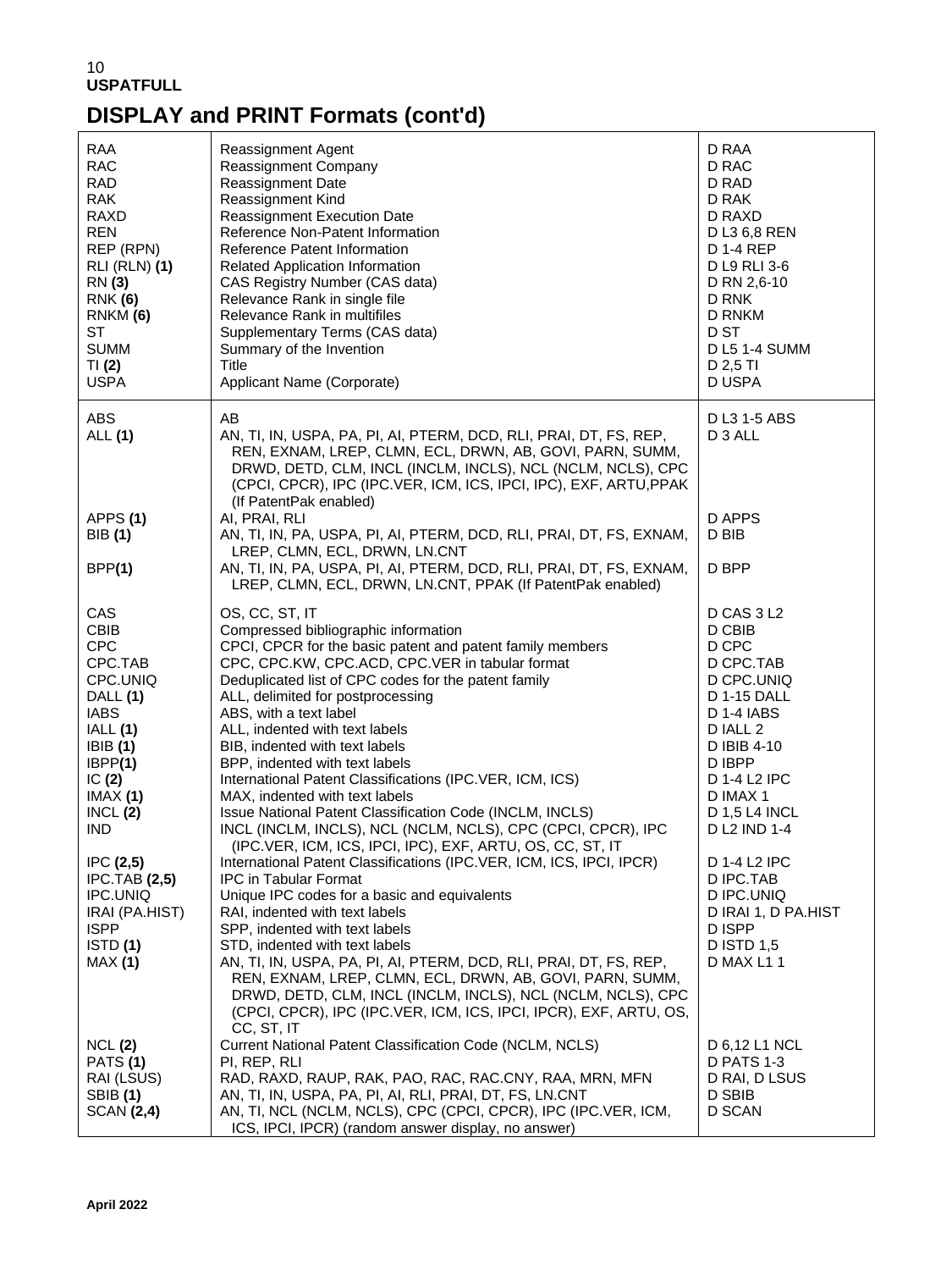## **DISPLAY and PRINT Formats (cont'd)**

| Format                             | <b>Content</b>                                                                                                                                                                                                                               | <b>Examples</b>                                  |
|------------------------------------|----------------------------------------------------------------------------------------------------------------------------------------------------------------------------------------------------------------------------------------------|--------------------------------------------------|
| SPP(1)                             | AN, TI, IN, USPA, PA, PI, AI, RLI, PRAI, DT, FS, LN.CNT, INCL<br>(INCLM, INCLS), NCL (NCLM, NCLS), CPC (CPCI, CPCR), IPC<br>(IPC.VER, ICM, ICS, IPCI, IPCR), EXF, PPAK (If PatentPak<br>enabled)                                             | D SPP                                            |
| <b>STD</b> (1)                     | AN, TI, IN, USPA, PA, PI, AI, RLI, PRAI, DT, FS, LN.CNT, INCL<br>(INCLM, INCLS), NCL (NCLM, NCLS), CPC (CPCI, CPCR), IPC<br>(IPC.VER, ICM, ICS, IPCI, IPCR), EXF (STD is the default)                                                        | D STD 1, 8                                       |
| TRIAL (FREE) (2)                   | AN, TI, INCL (INCLM, INCLS), NCL (NCLM, NCLS), CPC (CPCI,<br>CPCR), IPC (IPC.VER, ICM, ICS, IPCI, IPCR)                                                                                                                                      | <b>D TRIAL</b>                                   |
| FP (1)                             | Front page format for: PI, TI, IN, USPA, PA, PTERM, DCD, AI, RLI,<br>PRAI, IPC (IPC.VER, ICM, ICS, IPCI, IPCR), INCL (INCLM,<br>INCLS), NCL (NCLM, NCLS), CPC (CPCI, CPCR), EXF, REP,<br>REN, ARTU, EXNAM, LREP, CLMN, DRWN, AB              | D FP                                             |
| FPALL (1)                          | Front page format for: PI, TI, IN, USPA, PA, PTERM, DCD, AI, RLI,<br>PRAI, IPC (IPC.VER, ICM, ICS, IPCI, IPCR), INCL (INCLM,<br>INCLS), NCL (NCLM, NCLS), CPC (CPCI, CPCR), REP, REN,<br>EXF, ARTU, EXNAM, LREP, CLMN, DRWN, AB, PARN, SUMM, | D FPALL L10 1                                    |
| FPBIB (1)                          | DRWD, DETD, CLM<br>Front page format for: PI, TI, IN, USPA, PA, PTERM, DCD, AI, RLI,<br>PRAI, REP, REN, EXNAM, LREP, CLMN, DRWN                                                                                                              | D 1-10 FPBIB                                     |
| CPC.HIT (HITCPC)<br><b>FHITSTR</b> | HIT display of CPC code searched<br>First hit CAS Registry Number, its text modification, its CA index<br>name, and its structure diagram                                                                                                    | D CPC.HIT or D HITCPC<br><b>D CBIB FHITSTR</b>   |
| <b>HIT</b>                         | Fields containing hit terms                                                                                                                                                                                                                  | D HIT                                            |
| HITIPC (IPC.HIT)<br><b>HITPPAK</b> | Hit IPC<br>Hit PatentPak entry (based on chemical name or RN search)                                                                                                                                                                         | D HITIPC or D IPC.HIT<br><b>D STD IT HITPPAK</b> |
| <b>HITRN</b>                       | Hit CAS Registry Number and its text modification                                                                                                                                                                                            | <b>D HITRN</b>                                   |
| <b>HITSTR</b>                      | Hit CAS Registry Number, its text modification, its CA index name,<br>and its structure diagram                                                                                                                                              | <b>D HITSTR</b>                                  |
| <b>KWIC</b>                        | Up to 20 words before and after hit terms (KeyWord-In-Context)                                                                                                                                                                               | D KWIC                                           |
| OCC(2)                             | Number of occurrences of hit terms and fields in which they occur                                                                                                                                                                            | D OCC                                            |

**(1)** By default, patent numbers, application and priority numbers are displayed in STN format. To display them in Derwent format, enter SET PATENT DERWENT at an arrow prompt. To reset display to STN format, enter SET PATENT STN.

**(2)** No online display fee for the format.

**(3)** Custom display only.

**(4)** SCAN must be specified on the command line, i.e., D SCAN or DISPLAY SCAN.

**(5)** IPCI-2 is a display label relating to the most recent publication of the patent document. It is part of the IPCI display field.

**(6)** The RNK and RNKM formats display only the hit term occurrence ranking for the record, with the following line: RELEVANCE SCORE ##. RNK is for the single file environment, while RNKM is for the multifile environment.

## **Extended DISPLAY and PRINT formats**

Use the extended display formats to display not only the publication from the USPATFULL file, i.e., the original publication, but also the latest publication for the invention, if available, from the USPAT2 file.

| Format  | <b>Content</b>                                               | <b>Examples</b>  |
|---------|--------------------------------------------------------------|------------------|
| BIB.EX  | BIB for the original plus<br>BIB for the latest publication  | D 1-5 BIB.EX     |
| CLM.EX  | CLM for the original plus<br>CLM for the latest publication  | DIS L2 CLM.EX    |
| FP.EX   | FP for the original plus<br>FP for the latest publication    | $D$ FP.EX 1-     |
| IBIB.EX | IBIB for the original plus<br>BIB for the latest publication | D IBIB.EX 1-3 L5 |
| IMAX.EX | IMAX for the original plus                                   | D IMAX.EX 1      |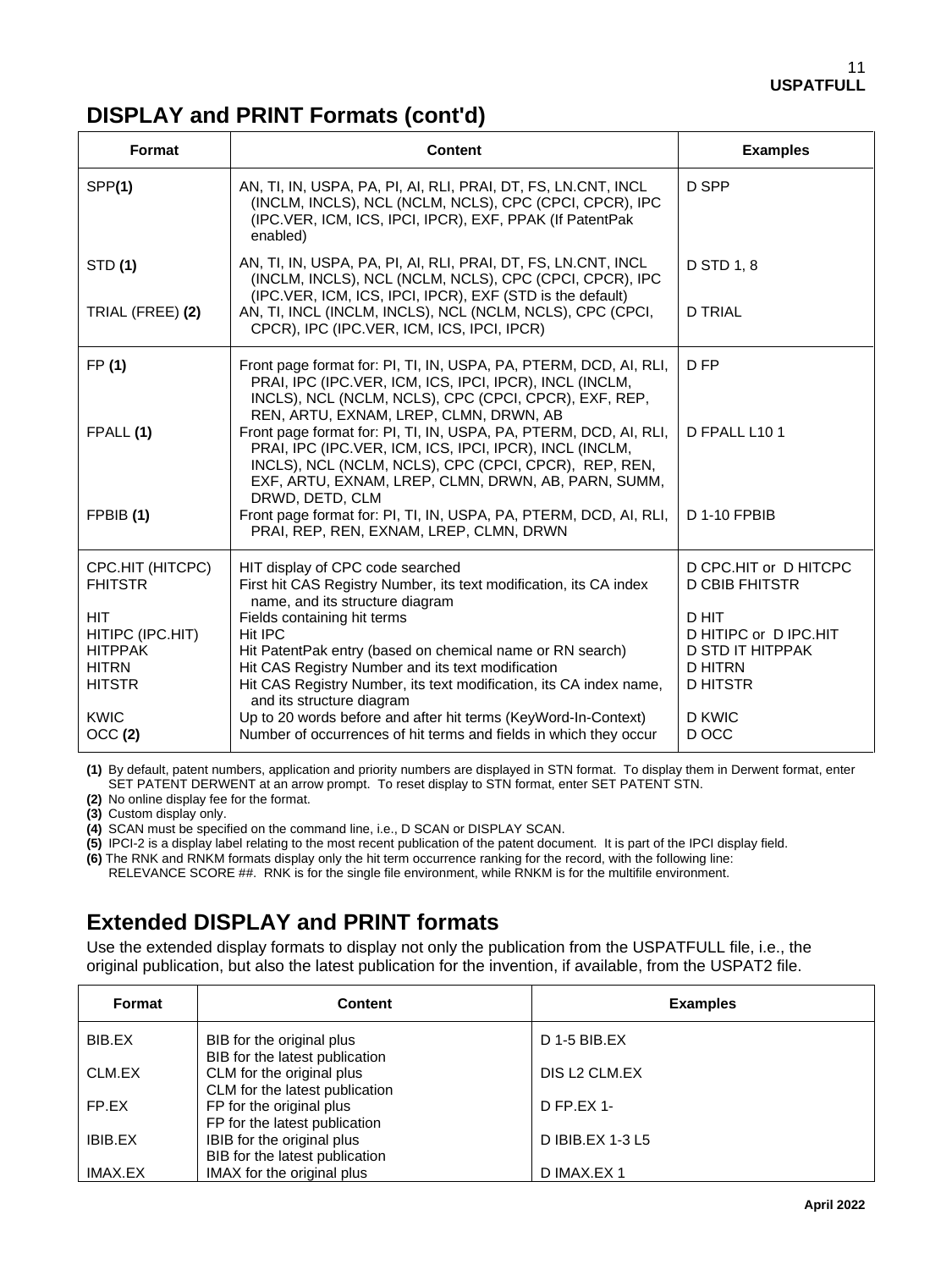| MAX.EX | IMAX for the latest publication<br>MAX for the original plus<br>MAX for the latest publication | DISPLAY L1 1 MAX.EX |
|--------|------------------------------------------------------------------------------------------------|---------------------|
| STD.EX | STD for the original plus<br>STD for the latest publication                                    | D STD.EX L5 3.6     |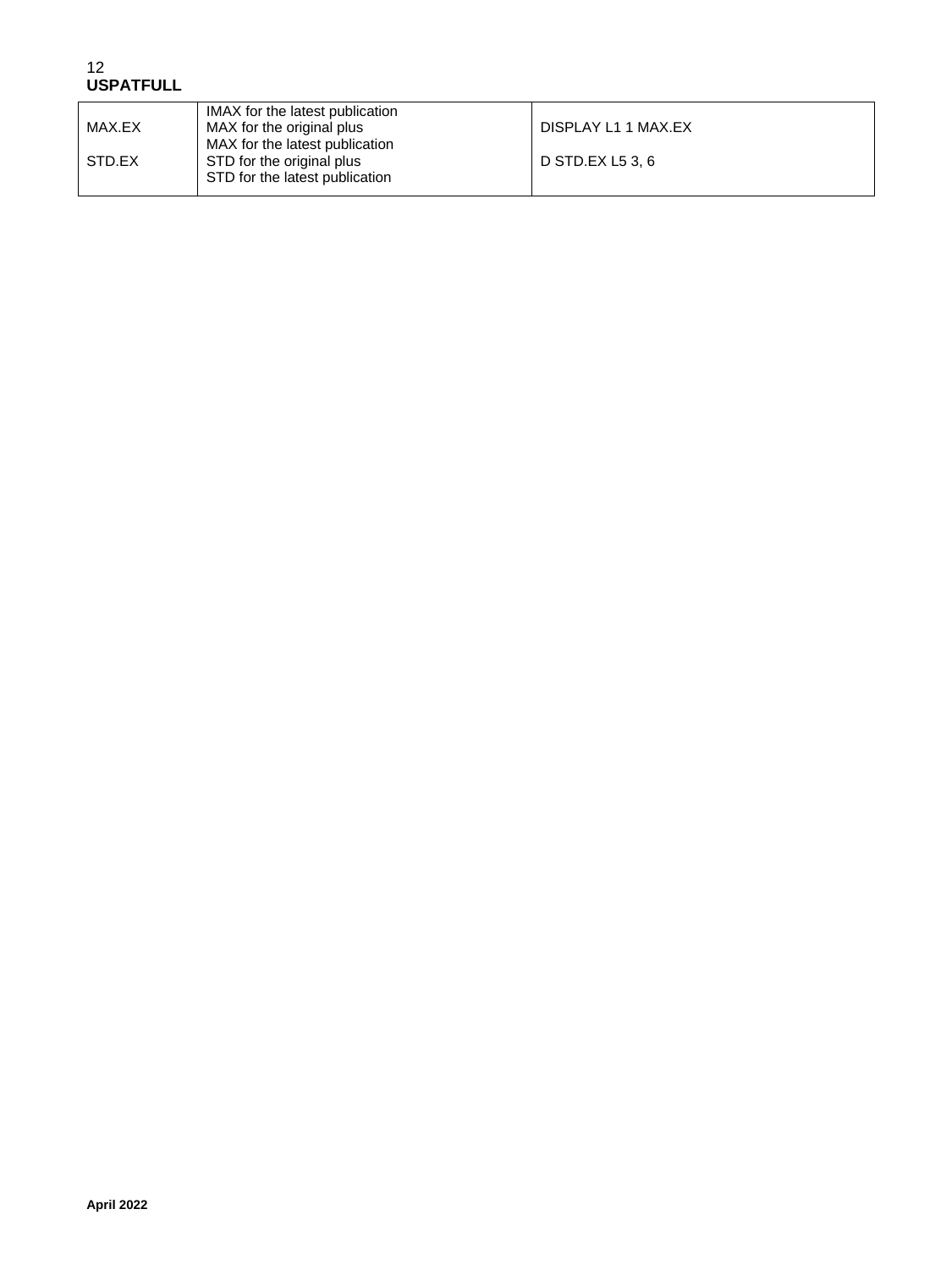## **Full-Text Browsing**

| <b>User Request</b>                    | <b>Example</b>                                                                                       | <b>System Response</b>                                                                              |
|----------------------------------------|------------------------------------------------------------------------------------------------------|-----------------------------------------------------------------------------------------------------|
| <b>DISPLAY BROWSE</b>                  | $\Rightarrow$ DISPLAY BROWSE<br>ENTER $(L1)$ OR $L#$ :<br>ENTER (DIS),<br>ANSWER<br>NUMBERS, OR END: | NOVICE version                                                                                      |
| D BRO                                  | $\Rightarrow$ D BRO L1                                                                               | <b>EXPERT</b> version                                                                               |
| Answer number(s)                       | $:1-3$                                                                                               | display answers 1, 2, and 3 in default format<br>display next answer in default format              |
| Answer number(s) and format            | :4 HIT                                                                                               | display answer 4 in HIT format                                                                      |
| Format only                            | ∶TI TX                                                                                               | display title and text of last answer displayed                                                     |
| *Format                                | :*KWIC                                                                                               | change default to KWIC;<br>no answer displayed                                                      |
| Forward n fields                       | :F3                                                                                                  | move forward 3 fields                                                                               |
| Backward n fields                      | :B1                                                                                                  | move backward 1 field                                                                               |
| Search forward for a character string  | :S GROWTH REGUL<br>:S                                                                                | search forward within record for 'growth regul'<br>repeat search forward for the current string     |
| Search backward for a character string | :S- ALKANOIC ACID<br>:S-                                                                             | search backward within record for 'alkanoic acid.'<br>repeat search backward for the current string |
| End DISPLAY BROWSE                     | :END<br>$\Rightarrow$                                                                                | exit DISPLAY BROWSE and return to $\Rightarrow$ prompt                                              |

## **SELECT, ANALYZE, and SORT Fields**

The SELECT command is used to create E-numbers containing terms taken from the specified field in an answer set.

The ANALYZE command is used to create an L-number containing terms taken from the specified field in an answer set.

The SORT command is used to rearrange the search results in either alphabetic or numeric order of the specified field(s).

| <b>Field Name</b>               | <b>Field Code</b> | <b>ANALYZE/</b><br>SELECT (1) | <b>SORT</b> |
|---------------------------------|-------------------|-------------------------------|-------------|
| Abstract                        | AB                | Y                             | N           |
| <b>Accession Number</b>         | AN                | Y                             | N           |
| Applicant City (Corporate)      | USPA.CTY          | Y                             | Υ           |
| Applicant Country (Corporate)   | USPA.CNY          | Y                             | Υ           |
| Applicant Name (Corporate)      | <b>USPA</b>       | Y                             | Υ           |
| Applicant State (Corporate)     | USPA.ST           | Y                             | Υ           |
| <b>Application Country</b>      | АC                | Y(2)                          | Υ           |
| <b>Application Date</b>         | AD                | Y(2)                          | Υ           |
| Application Information         | AI                | Y(2,3,4)                      | Υ           |
| <b>Application Number</b>       | AP                | Y(2,3)                        | Υ           |
| <b>Application Number Group</b> | <b>APPS</b>       | Y(2,3,5)                      | N           |
| <b>Application Year</b>         | AY                | Y (2)                         | Y           |
| Art Unit                        | ARTU              | Y                             | Υ           |
| Author (Inventor)               | AU                | Y(6)                          | Y           |
| CAS Registry Number (CAS data)  | <b>RN</b>         | Y(2)                          | N           |
| Citation                        | <b>CIT</b>        | Y(2,7)                        | N           |
| Classification Code (CAS data)  | CС                |                               | Y           |
| <b>Controlled Term</b>          | <b>CT</b>         | Y(2)                          | N           |
| <b>CPC Classification</b>       | <b>CPC</b>        | Y(20)                         | N           |
| CPC, Initial                    | <b>CPCI</b>       | Y(21)                         | N           |
| CPC, Reclassified               | <b>CPCR</b>       | Y (21)                        | N           |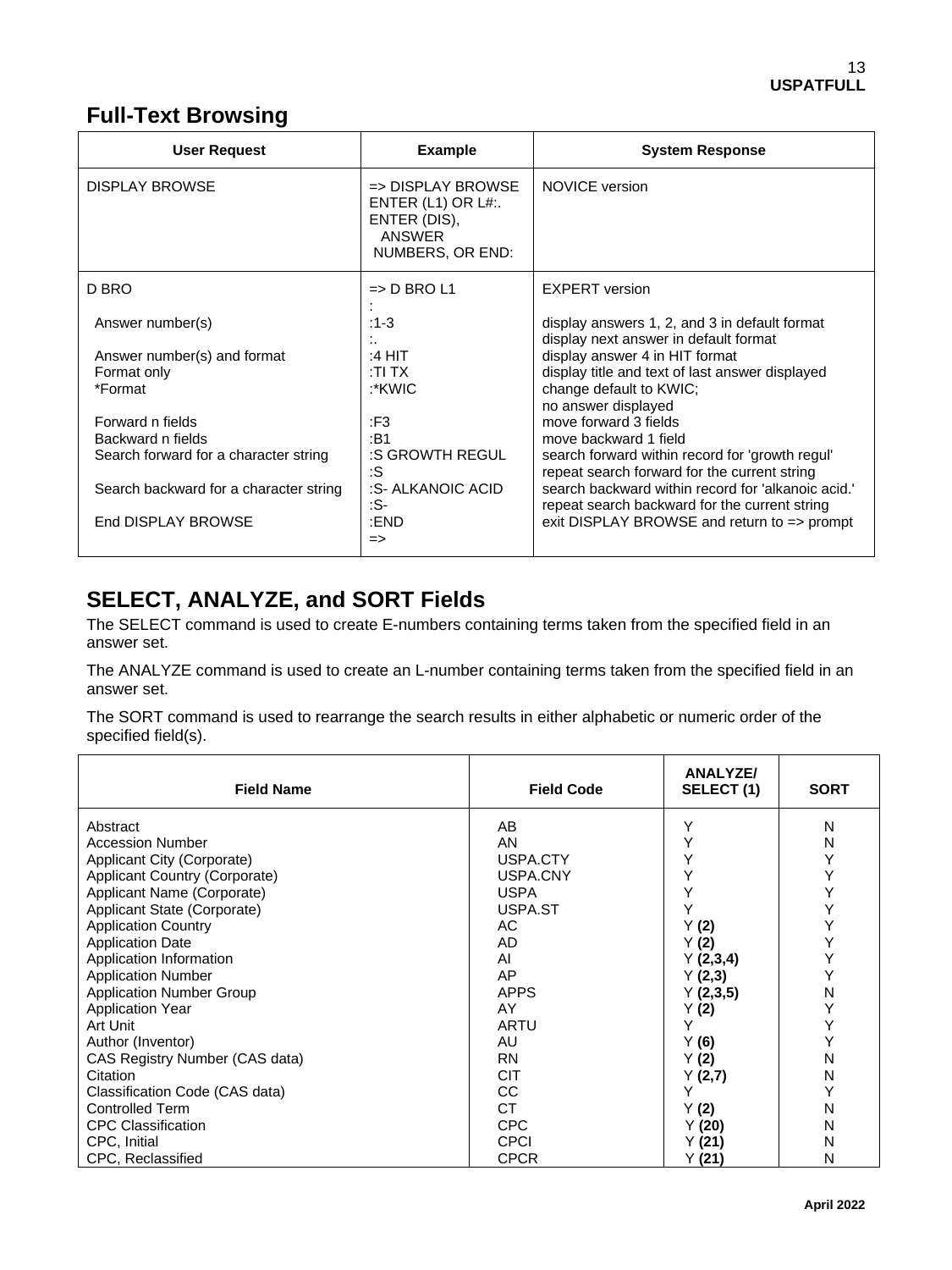# **SELECT, ANALYZE, and SORT Fields (cont'd)**

|                                                                 |                           | ANALYZE/       |             |
|-----------------------------------------------------------------|---------------------------|----------------|-------------|
| <b>Field Name</b>                                               | <b>Field Code</b>         | SELECT(1)      | <b>SORT</b> |
| <b>CPC Hit Display</b>                                          | CPC.HIT (HITCPC)          | Υ              | Y           |
| CPC Codes Deduplicated for patent family                        | CPC.UNIQ                  | Y              | Υ           |
| Corporate Source (Patent Assignee)                              | CS.                       | Y(8)           | Y           |
| <b>Current Main National Patent Classification Code</b>         | <b>NCLM</b>               | Υ              | Y           |
| Current National Patent Classification Code, Main and Secondary | <b>NCL</b>                | Y              | Y           |
| <b>Current Secondary National Patent Classification Code</b>    | <b>NCLS</b>               | Y              | N           |
| <b>Detailed Description</b><br>Disclaimer Date                  | <b>DETD</b><br><b>DCD</b> | Y(9)<br>Υ      | N<br>Υ      |
| Document Type                                                   | DT                        | Υ              | Y           |
| <b>Drawing Description</b>                                      | <b>DRWD</b>               | Y(9)           | N           |
| <b>Examiner Name</b>                                            | <b>EXNAM</b>              | Υ              | Y           |
| Examiner's Field of Search                                      | <b>EXF</b>                | Υ              | Υ           |
| <b>Exemplary Claim Text</b>                                     | <b>ECLM</b>               | Υ              | Ν           |
| Government Interest                                             | <b>GOVI</b>               | Υ              | N           |
| Index Term (CAS data)                                           | IT                        | Y(2)           | N           |
| International Patent Classifications, All codes                 | <b>IPC</b>                | Y(10)          | N           |
| International Patent Classifications, Main and Secondary        | IC                        | Υ              | Υ           |
| Inventor                                                        | IN                        | Υ              | Y           |
| <b>Inventor Address</b>                                         | <b>INA</b>                | N              | Υ           |
| <b>Inventor Address, City</b>                                   | IN.CTY                    | Υ              | Υ           |
| Inventor Address, Country                                       | IN.CNY                    | Υ              | Υ           |
| Inventor Address, State                                         | IN.ST                     | Υ              | Y           |
| Inventor Address, ZIP Code                                      | IN.ZIP                    | Υ              | Υ           |
| <b>IPC First Invention</b>                                      | IPC.F                     | Y(10)          | N           |
| IPC, Main                                                       | <b>ICM</b>                | Y              | Y           |
| IPC, Secondary                                                  | <b>ICS</b>                | Υ              | Υ           |
| IPC Initial Classification                                      | <b>IPCI</b>               | Y(10)          | N           |
| <b>IPC Reclassification</b>                                     | <b>IPCR</b>               | Y(10)          | N           |
| <b>Issue Main National Patent Classification Code</b>           | <b>INCLM</b>              | Υ              | Y           |
| Issue National Patent Classification Code, Main and Secondary   | <b>INCL</b>               | Υ<br>Υ         | Υ           |
| <b>Issue Secondary National Patent Classification</b>           | <b>INCLS</b><br>LA        | Υ              | N<br>Y      |
| Language<br>Legal Representative                                | <b>LREP</b>               | Υ              | N           |
|                                                                 | AG                        | Y(11)          | N           |
| Line Count                                                      | LN.CNT                    | N              | Υ           |
| Number of Claims                                                | <b>CLMN</b>               | N              | Y           |
| Occurrence Count of Hit Terms                                   | OCC                       | N              | Υ           |
| <b>Other Source Chemical Abstracts</b>                          | <b>OS</b>                 | Y(2)           | N           |
| <b>Other Source Patent Number</b>                               | <b>OSPN</b>               | Y(2,12)        | Ν           |
| <b>Parent Case Data</b>                                         | <b>PARN</b>               | Y(9)           | N           |
| Patent Assignee                                                 | PА                        | Υ              | Υ           |
| Patent Assignee Address                                         | <b>PAA</b>                | N              | Y           |
| Patent Assignee Address, City                                   | PA.CTY                    | Υ              | Υ           |
| Patent Assignee Address, Country                                | PA.CNY                    | Υ              | Y           |
| Patent Assignee Address, State                                  | PA.ST                     | Y              | Υ           |
| Patent Assignee Address, ZIP Code                               | PA.ZIP                    | Υ              | Υ           |
| Patent Assignee Type                                            | <b>PAT</b>                | Y              | Y           |
| Patent Assignee, Original                                       | <b>PAO</b>                | Υ              | N           |
| Patent Claim Text                                               | <b>CLM</b>                | Υ              | N           |
| <b>Patent Country</b>                                           | PC                        | Y(2)           | Υ           |
| <b>Patent Country Group</b>                                     | <b>PCS</b>                | Y(2,13)        | Y<br>Υ      |
| Patent Date<br>Patent Information                               | <b>PD</b><br>PI           | Y(2)           | Υ           |
| Patent Kind                                                     | <b>PK</b>                 | Y(2,3,14)<br>Y | Υ           |
| <b>Patent Number</b>                                            | <b>PN</b>                 | Y(2,3)         | Υ           |
| Patent Number Group                                             | <b>PATS</b>               | Y(2,3,15)      | Υ           |
|                                                                 |                           |                | Υ           |
| Patent Number/Kind Code                                         | <b>PNK</b>                | Υ              |             |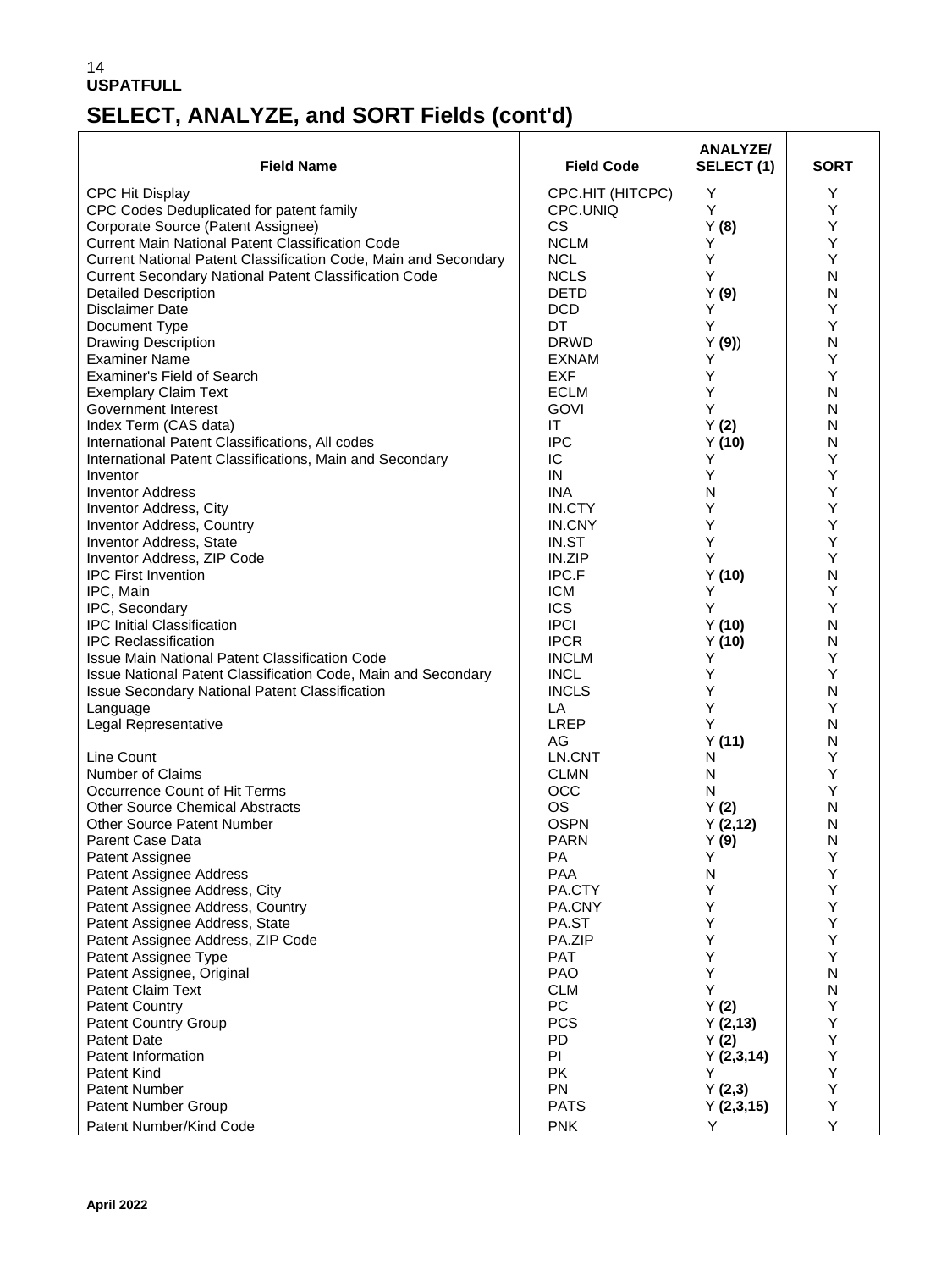## **SELECT, ANALYZE, and SORT Fields (cont'd)**

| <b>Field Name</b>                        | <b>Field Code</b> | <b>ANALYZE/</b><br>SELECT(1) | <b>SORT</b> |
|------------------------------------------|-------------------|------------------------------|-------------|
| Patent Year                              | <b>PY</b>         | Y(2)                         | Y           |
| <b>Priority Country</b>                  | <b>PRC</b>        | Y(2)                         | Υ           |
| <b>Priority Date</b>                     | <b>PRD</b>        | Y(2)                         | Y           |
| Priority Information                     | <b>PRAI</b>       | Y(2,3,16)                    | Υ           |
| <b>Priority Number</b>                   | <b>PRN</b>        | Y(2,3)                       | Υ           |
| <b>Priority Year</b>                     | <b>PRY</b>        | Y(2)                         | Υ           |
| Reassignment Agent                       | RAA               | Y                            | N           |
| Reassignment Company                     | <b>RAC</b>        | Y                            | N           |
| <b>Reassignment Country</b>              | RAC.CNY           | Y                            | Υ           |
| <b>Reassignment Date</b>                 | <b>RAD</b>        | Y                            | N           |
| <b>Reassignment Execution Date</b>       | <b>RAXD</b>       | Y                            | N           |
| Reassignment Kind                        | <b>RAK</b>        | Y                            | N           |
| Reassignment Update Date                 | <b>RAUP</b>       | Y                            | N           |
| Reference Patent Classification          | <b>RPCL</b>       | Y(2)                         | N           |
| <b>Reference Patent Country</b>          | <b>RPC</b>        | Y(2)                         | N           |
| Reference Patent Information             | <b>REP</b>        | Y(2,3,17)                    | N           |
| Reference Patent Inventor                | <b>RPIN</b>       | Y(2)                         | N           |
| Reference Patent IPC                     | <b>RPIC</b>       | Y(2,3)                       | N           |
| <b>Reference Patent Number</b>           | <b>RPN</b>        | Y(2,3)                       | N           |
| <b>Reference Patent Publication Date</b> | <b>RPD</b>        | Y(2)                         | N           |
| Reference Patent Publication Year        | <b>RPY</b>        | Y(2)                         | N           |
| <b>Related Application Country</b>       | <b>RLC</b>        | Y(2)                         | N           |
| <b>Related Application Date</b>          | <b>RLD</b>        | Y                            | N           |
| <b>Related Application Information</b>   | <b>RLI</b>        | Y(3,18)                      | N           |
| <b>Related Application Number</b>        | <b>RLN</b>        | Y(3)                         | N           |
| <b>Related Application Type</b>          | <b>RLT</b>        | Υ                            | Υ           |
| <b>Related Application Year</b>          | <b>RLY</b>        | Y                            | N           |
| <b>Related Patent Number</b>             | <b>RLPN</b>       | Y(3)                         | Υ           |
| <b>Related Patent Publication Year</b>   | <b>RLPY</b>       | Y                            | N           |
| Section Cross-reference (CAS data)       | <b>SX</b>         | Y                            | Y           |
| Summary of the Invention                 | <b>SUMM</b>       | Y(9)                         | N           |
| Supplementary Term (CAS data)            | <b>ST</b>         | Y                            | N           |
| Term of Patent                           | <b>PTERM</b>      | N                            | Y           |
| Title                                    | ΤI                | Y (default)                  | Y           |
| <b>Treatment Code</b>                    | <b>TC</b>         | Y(19)                        | Υ           |

**(1)** HIT may be used to restrict terms extracted to terms that match the search expression used to create the answer set, e.g., SEL HIT TI.

**(2)** SELECT HIT and ANALYZE HIT are not valid with this field.

**(3)** Enter SET PATENT DERWENT at an arrow prompt (=>) to SELECT or ANALYZE patent and application numbers in Derwent format.

**(4)** Selects or analyzes the application number with /AP appended to the terms created by SELECT.

- **(5)** Selects or analyzes AP, PRN, and RLN and appends /APPS to the terms created by SELECT.
- **(6)** Appends /IN to the terms created by SELECT.
- **(7)** Extracts patent number, publication year with a truncation symbol appended and with /RE appended to the terms created by SELECT.
- **(8)** Appends /PA to the terms created by SELECT.
- **(9)** Appends /BI to the terms created by SELECT.
- **(10)** Selects or analyzes all codes and appends /IPC to the terms created by SELECT.
- **(11)** Appends /LREP to the term created by SELECT.
- **(12)** Appends /PN to the terms created by SELECT.
- **(13)** Selects or analyzes the PC and RPC and appends /PCS to the] terms created by SELECT.
- **(14)** Selects or analyzes the PN and appends /PN to the terms created by SELECT.
- **(15)** Selects or analyzes PN, RPN, RLPN and appends /PATS to the terms created by SELECT.
- **(16)** Selects or analyzes the PRN and appends /PRN to the terms created by SELECT.
- **(17)** Selects or analyzes the RPN and appends /RPN to the terms created by SELECT.
- **(18)** Selects or analyzes the RLN and appends /RLN to the terms created by SELECT.
- **(19)** Appends /DT to the terms created by SELECT.
- **(20)** Select CPC selects all CPCI and CPCR classifications and appends /CPC as a field code.
- **(21)** SELECT appends /CPC.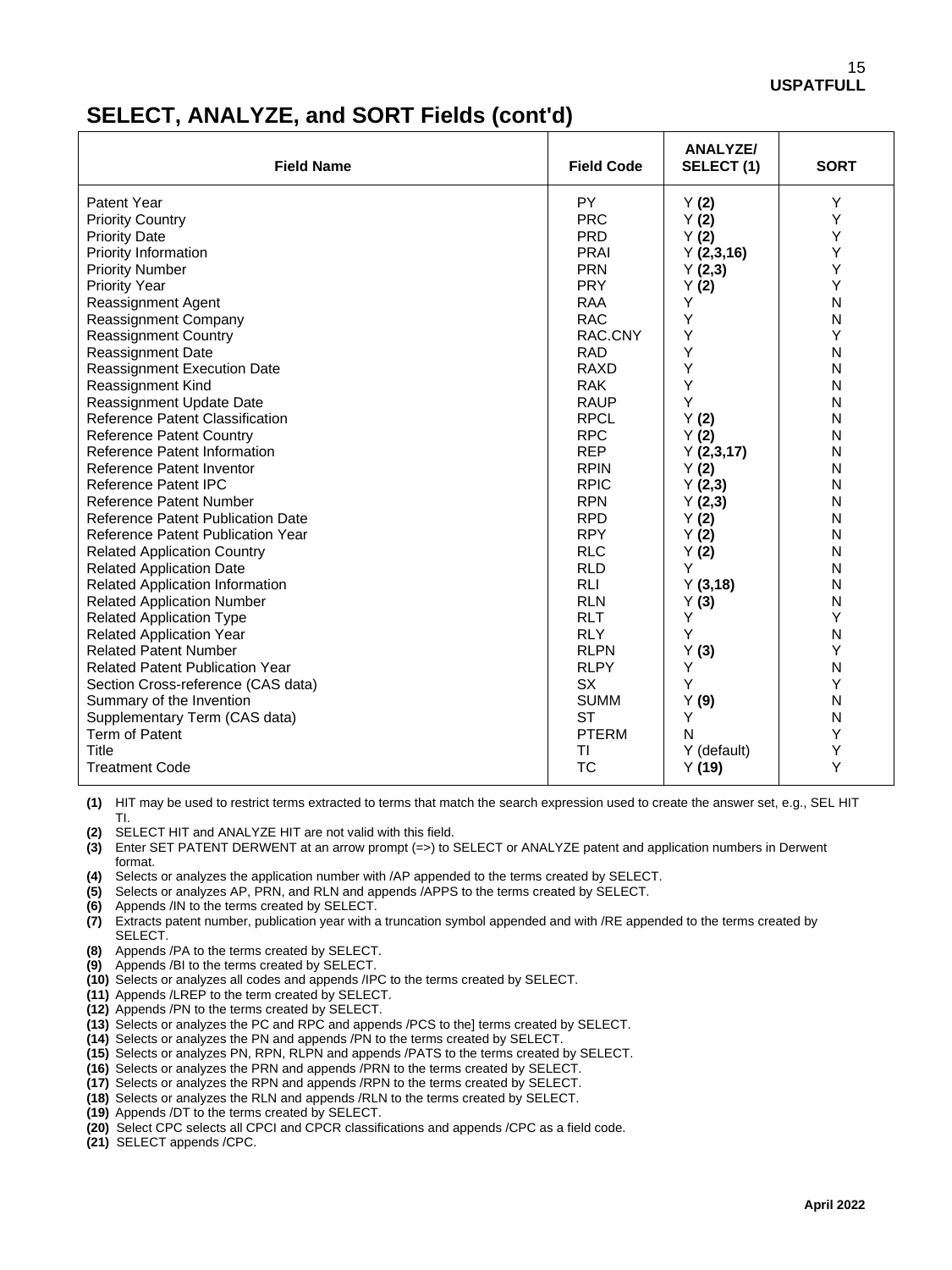## 16 **USPATFULL Sample Records**

#### **DISPLAY IMAX**

| ANSWER 1 OF 1 USPATFULL ON STN        |                                                                              |  |  |
|---------------------------------------|------------------------------------------------------------------------------|--|--|
|                                       | ACCESSION NUMBER: 2005:44303 USPATFULL Full-text                             |  |  |
| TITLE:                                | Treatment of bipolar disorders and associated symptoms                       |  |  |
|                                       | INVENTOR(S): Romano, Steven Joseph, New York, NY, UNITED STATES              |  |  |
|                                       | Giller, Earl L., Madison, CT, UNITED STATES                                  |  |  |
|                                       | Harrigan, Edmund P., Old Lyme, CT, UNITED STATES                             |  |  |
|                                       | Seeger, Thomas F., Mystic, CT, UNITED STATES                                 |  |  |
|                                       | PATENT ASSIGNEE(S): Pfizer Inc (U.S. corporation)                            |  |  |
|                                       |                                                                              |  |  |
|                                       | NUMBER KIND DATE                                                             |  |  |
|                                       |                                                                              |  |  |
|                                       | PATENT INFORMATION: US 20050038036 A1 20050217                               |  |  |
|                                       | APPLICATION INFO.: US 2004-843915 A1 20040512 (10)                           |  |  |
|                                       |                                                                              |  |  |
|                                       | NUMBER DATE                                                                  |  |  |
|                                       |                                                                              |  |  |
|                                       | PRIORITY INFORMATION: US 2003-471450P 20030516 (60)                          |  |  |
| DOCUMENT TYPE: Utility                |                                                                              |  |  |
| FILE SEGMENT: APPLICATION             |                                                                              |  |  |
|                                       | LEGAL REPRESENTATIVE: PFIZER INC, 150 EAST 42ND STREET, 5TH FLOOR - STOP 49, |  |  |
|                                       | NEW YORK, NY, 10017-5612                                                     |  |  |
|                                       |                                                                              |  |  |
| ASSIGNMENT HISTORY FOR US 20050038036 |                                                                              |  |  |
| <no available="" data=""></no>        |                                                                              |  |  |
| NUMBER OF CLAIMS: 13                  |                                                                              |  |  |
| EXEMPLARY CLAIM:                      |                                                                              |  |  |
| ABSTRACT:                             |                                                                              |  |  |

The present invention relates to a method for treatments relating to bipolar disorder in a mammal, including a human, the treatments including treatment of rapid-cycling bipolar disorder, treatment of symptoms of bipolar disorder selected from the group consisting of acute mania and depression, treatment for effecting mood stabilization; treatment for preventing relapse into bipolar episodes, and for the treatment of suicidal thoughts and tendencies associated with bipolar disorder, comprising administering to said mammal an effective amount of a compound of the formula I: ##STR1## or a pharmaceutically acceptable acid addition salt thereof, wherein Ar, n, X, and Y are as defined.

[0001] This application claims priority under 35 U.S.C. 119 of U.S. Provisional 60/471,450, filed May 16, 2003. The entire contents of the prior application are incorporated herein by reference.

### FIELD OF THE INVENTION

[0002] The present invention relates to the treatment of bipolar disorder in a mammal, including a human. More specifically, the present invention is directed to the treatment in a mammal, including a human, of rapid-cycling bipolar disorder, and for the treatment of symptoms of bipolar disorder, such symptoms selected from the group consisting of acute mania and depression. The present invention is also directed to a treatment method for effecting mood stabilization in a person afflicted with bipolar disorder. The present invention further relates to a method of preventing relapse into bipolar episodes in a person afflicted with bipolar disorder. The present invention is further directed to the treating suicidal thoughts and tendencies in a person afflicted with bipolar disorder. The present invention also relates to new therapeutic uses for piperazinyl-heterocyclic compounds of the formula I, as defined below, for example ziprasidone.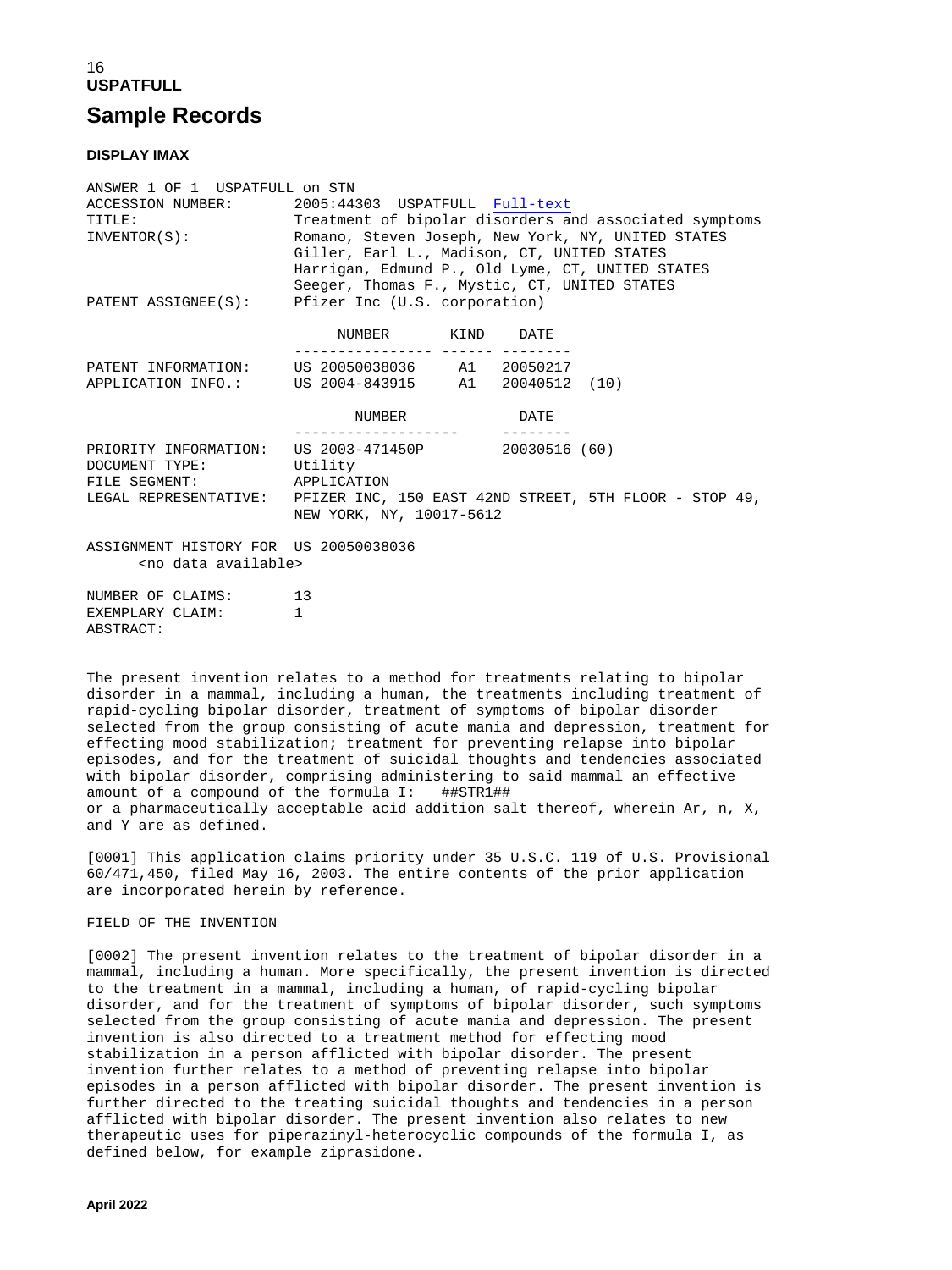#### BACKGROUND OF THE INVENTION

[0003] The piperazinyl-heterocyclic compounds of formula I of this invention are disclosed in U.S. Pat. Nos. 4,831,031 and 4,883,795, both of which are assigned in common with the present application. Certain treatments for such compounds are disclosed in U.S. Pat. Nos. 6,127,373, 6,245,766, and 6,387,904, all of which are also assigned in common with the present application. The patents listed in this paragraph are incorporated by reference in their entireties into the present disclosure.

#### SUMMARY OF THE INVENTION

[0004] The present invention relates to the use of piperazinyl-heterocyclic compounds of the formula I, as defined below, in methods for the treatment of bipolar disorder in a mammal, including a human. Specifically, the present invention is directed to a method for the treatment in a mammal, including a human, of rapid-cycling bipolar disorder, a method for the treatment of symptoms of bipolar disorder, such symptoms selected from the group consisting of acute mania and depression; a method for a treatment that effects mood stabilization in a person afflicted with bipolar disorder; a method for a treatment that prevents relapse into bipolar episodes in a person afflicted with bipolar disorder; a method for the treatment of suicidal thoughts and tendencies in a person afflicted with bipolar disorder; such treatments comprising administering a pharmaceutically effective amount of a compound of the formula I: ##STR2##

[0005] or a pharmaceutically acceptable acid addition salt thereof, wherein Ar is benzoisothiazolyl or an oxide or dioxide thereof each optionally substituted by one fluoro, chloro, trifluoromethyl, methoxy, cyano, nitro or naphthyl optionally substituted by fluoro, chloro, trifluoromethyl, methoxy, cyano or nitro; quinolyl; 6-hydroxy-8-quinolyl; isoquinolyl; quinazolyl; benzothiazolyl; benzothiadiazolyl; benzotriazolyl; benzoxazolyl; benzoxazolonyl; indolyl; indanyl optionally substituted by one or two fluoro, 3-indazolyl optionally substituted by 1-trifluoromethylphenyl; or phthalazinyl; n is 1 or 2; and X and Y together with the phenyl to which they are attached form quinolyl; 2-hydroxyquinolyl; benzothiazolyl; 2-aminobenzothiazolyl; benzoisothiazolyl; indazolyl; 2-hydroxyindazolyl; indolyl; spiro; oxindolyl optionally substituted by one to three of (C.sub.1-C.sub.3) alkyl, or one of chloro, fluoro or phenyl, said phenyl optionally substituted by one chloro or fluoro; benzoxazolyl; 2-aminobenzoxazolyl; benzoxazolonyl; 2-aminobenzoxazolinyl; benzothiazolonyl; bezoimidazolonyl; or benzotriazolyl.

#### ● ● ●

[0021] The psychiatric disorders and conditions referred to herein are known to those of skill in the art and are defined in art-recognized medical texts such as the Diagnostic and Statistical Manual of Mental Disorders, Fourth Edition, American Psychiatric Association, 1994 (DSM-IV), which is incorporated herein by reference in its entirety.

#### DETAILED DESCRIPTION OF THE INVENTION

[0022] The piperazinyl-heterocyclic compounds of formula I can be prepared by one or more of the synthetic methods described and referred to in U.S. Pat. Nos. 4,831,031 and 4,883,795. U.S. Pat. Nos. 4,831,031 and 4,883,795 are incorporated herein by reference in their entireties.

#### ● ● ●

[0032] When an active compound of this invention is to be used in a human subject to treat psychiatric conditions whose manisfestations include psychiatric symptoms or behavioral disturbance, the prescribing physician will normally determine the daily dosage. Moreover, the dosage will vary according to the age, weight and response of the individual patient as well as the severity of the patient's symptoms. However, in most instances, an effective amount for treating the psychiatric conditions described herein, will be a daily dosage in the range from about 0.5 to about 500 mg, more specifically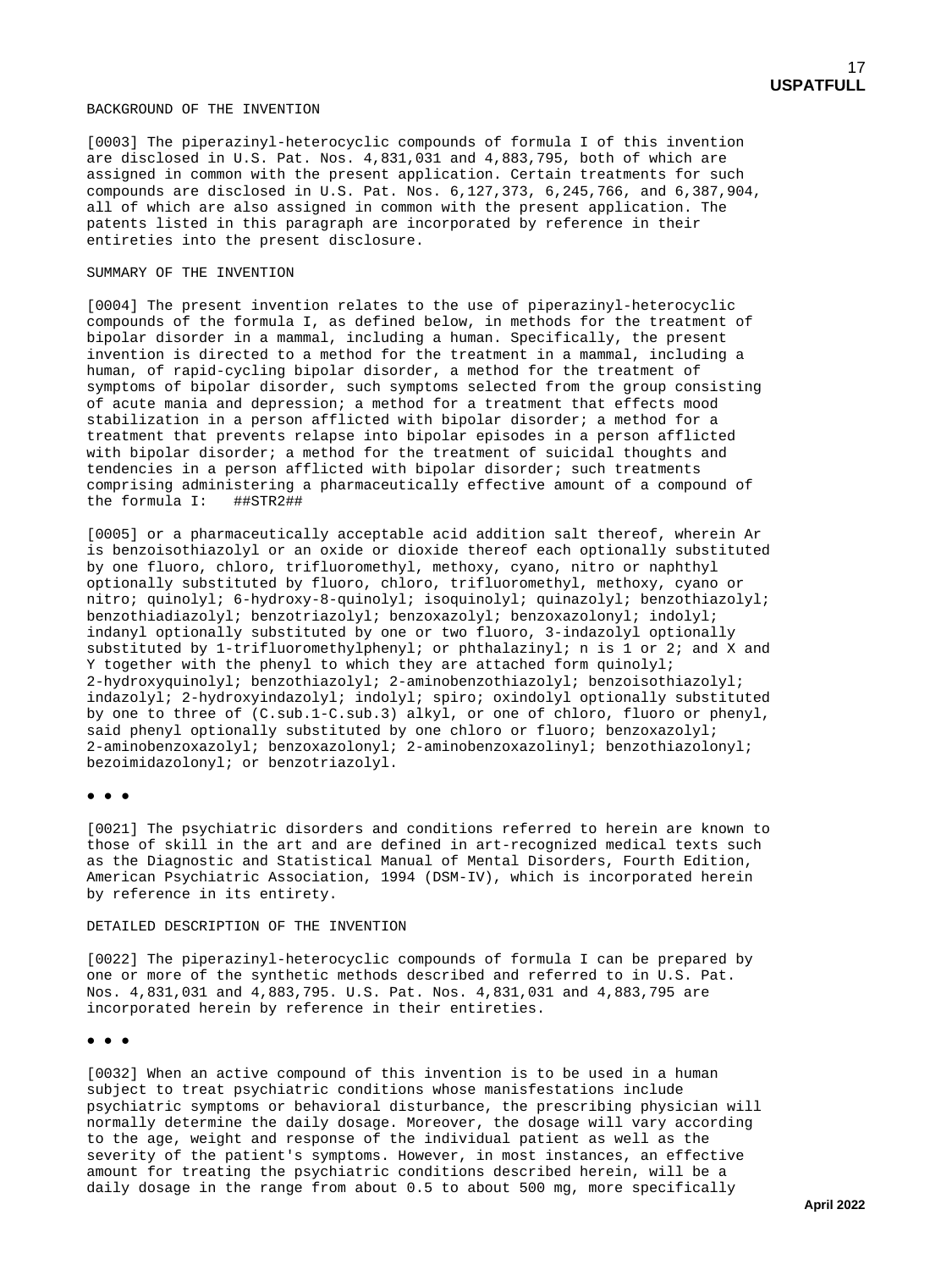about 10 mg a day to about 200 mg a day, relatively more specifically about 20 mg a day to about 180 mg a day, relatively still more specifically about 30 mg a day to about 170 mg a day, and relatively even more specifically from about 40 to about 160 mg a day, in single or divided doses, orally or parenterally. In some instances it may be necessary to use dosages outside these limits. The receptor binding and neurotransmitter uptake inhibition profile for Ziprasidone, 5-(2-(4-(1,2-benzisothiazol-3-yl)piperazinyl)ethyl)chlorooxindole, was described in The Journal of Pharmacology and Experimental Therapeutics, 275, 101-113 (1995), which is incorporated herein by reference in its entirety. A summary of its affinity for various receptors in the central nervous system tissue is presented in Table 1. TABLE 1

### Ziprasidone

```
 Receptor (Ligand) 
          DA D1([.sup.3H]SCH23390) 6.28 + 0.17 (3)
          DA D2([.sup.3H]spiperone) 8.32 + 0.04 (6)
 DA D3([.sup.3H]raclopride) 8.14 + 0.03 (3)
 DA D4[.sup.3 H]spiperone) 7.49 + 0.11 (3)
          5-HT2A([.sup.3H]ketanserin) 9.38 + 0.03 (5)
          5-HT1A([.sup.3H]-80H-DPAT) 8.47 + 0.05 (4)
          5-HT-2C- ([.sup.3H]mesulergine) 8.88 + 0.05 (6)
          5-HT1D- ([.sup.3H]-5-HT) 8.69 + 0.04 (6)
         Alpha-1 ([.sup.3H]prazosin) 7.98 + 0.03 (3)<br>Histamine H1 7.33 + 0.07 (3)
                                       7.33 + 0.07 (3)
          ([.sup.3H]mepyramine)
          Neurotransmitter Reuptake
         Blockade:<br>Norpinephrine
         Norpinephrine 7.30 + 0.01 (4)<br>5-HT 7.29 + 0.06 (3)
         5-HT 7.29 + 0.06 (3)<br>DA 6.58 + 0.02 (3)
                                       6.58 + 0.02 (3)
```
[0033] The following examples illustrate methods of preparing various compounds of formula I.

#### EXAMPLE 1

[0034] 6-(2-(4-(1-Naphthyl)piperazinyl)ethyl)-benzoxazolone

[0035] A. To a 500 ml three-necked round-bottomed flask equipped with mechanical stirrer and nitrogen inlet were added 200 grams of polyphosphoric acid, 13.51 grams (0.1 mole) of benzoxazolone, and 13.89 g (0.1 mole) of bromoacetic acid. The reaction was heated with stirring at 115° C. for 2.5 hours and poured into 1 kg ice. The mixture was stirred mechanically for 1 hour to form a purple solid, which was then filtered off and washed with water. The solid was slurried with acetone for 30 minutes, a small amount of purple solid filtered off, and the brown filtrate evaporated. The resulting dark brown gum was slurried with 150 ml ethanol for 30 minutes, and the brown solid filtered off and washed with ethanol. This solid has a m.p. of 192°-194° C.

[0036] The solid (6.6 grams, 0.0257 mole) was placed in a 100 ml three-necked round-bottomed flask equipped with magnetic stirrer, dropping funnel, thermometer, and nitrogen inlet and 19.15 ml (0.257 mole) of trifluoroacetic acid added. Triethylsilane (9.44 ml, 0.0591 mole) was added dropwise to the stirring slurry over 30 minutes. The reaction was stirred overnight at room temperature, then poured into 150 grams ice. The mixture was stirred for 15 minutes, and the brown gum filtered off. The gum was dissolved in 100 ml ethyl acetate, and 125 ml cyclohexane added, giving a brown precipitate, which was filtered and washed with cyclohexane. The filtrate was evaporated and the resulting yellow solid slurried with 50 ml isopropyl ether the pale yellow solid was filtered off and dried to give 2.7 g 6-(2-bromoethyl)-benzoxazolone (11% yield for two steps), m.p. 148'-151° C.

[0037] B. To a 100 ml round-bottomed flask equipped with magnetic stirrer, condenser, and nitrogen inlet were added 0.618 g (2.10 mmol) of N-(1-naphthyl)piperazine 0.472 g (1.95 mmol) of 6-(2-bromoethyl)-benzoxazolone,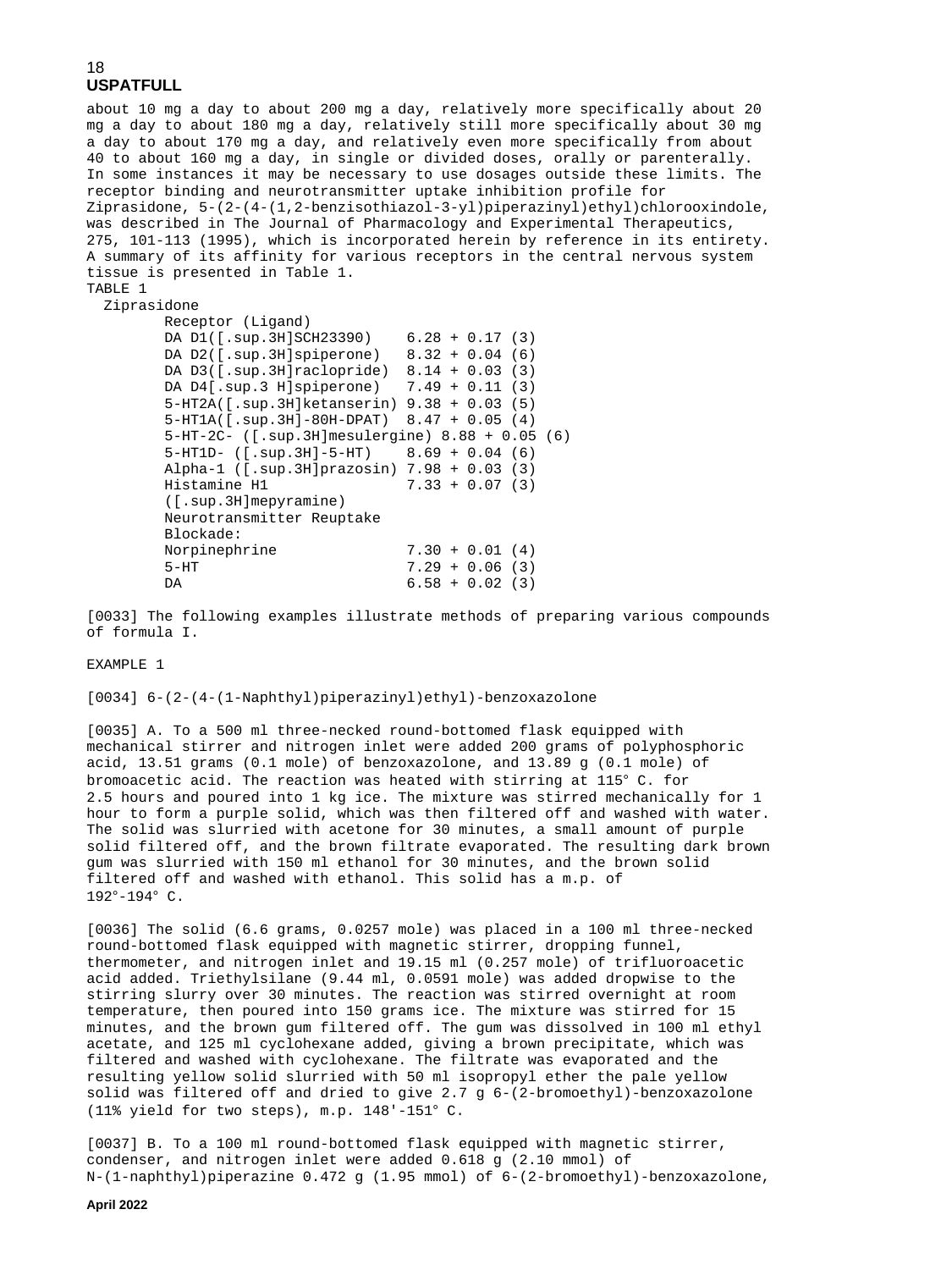a brown gum. The gum was partitioned between 50 ml water and 75 ml methylene chloride, the pH adjusted with aqueous 1 N sodium hydroxide solution, and a little methanol added to facilitate phase separation. The methylene chloride layer was dried over sodium sulfate and evaporated, then chromatographed on silica gel. Fractions containing the product were combined and evaporated, the residue taken up in ethyl acetate, treated with hydrochloride gas, and the resulting hydrochloride salt of the product filtered off to give the while solid title compound, m.p. 282°-285° C., 213 mg (23% yield).

EXAMPLE 2

[0038] 6-(2-(4-(1-Naphthyl)piperazinyl)ethyl)-benzimidazolone ● ● ● EXAMPLE 17

[0100] 6-(4-(2-(3-Benzisothiazolyl)piperazinyl)ethyl)phenyl)benzothiazolone

[0101] To a 100 ml round-bottomed flask equipped with condenser and nitrogen in let were added 1.03 grams (4 mmol) 6-(2-bromoethyl)-benzothiazolone, 0.88 grams (4 mmol) N-benzisothiazolylpiperazine, 0.84 grams (8 mmol) sodium carbonate, 2 mg sodium iodide, and 40 ml methylisobutyl ketone. The reaction was refluxed 36 hours, cooled, filtered, and the filtrate evaporated. The residue was chromatographed on silica gel using ethyl acetate as eluent to afford an oil, which was taken up in methylene chloride and precipitated by addition of ether saturated with HCl. The solid was filtered, washed with ether, dried briefly, washed with a minimal amount of acetone and dried to afford a white solid, m.p. 288°-290° C., 1.44 grams (76.7%).

### EXAMPLE A

[0102] A. Following the general procedure for the preparation of 5-(chloroacetyl)oxindole in Example 12A, the following intermediates were prepared from the appropriate oxindoles:

[0103] 5-(chloroacetyl)-1-ethyl-oxindole (81%, m.p. 1570-1590 C., NMR(CDCl.sub.3); 1.30(t,3H), 3.60(s,2H), 3.85(q,2H), 4.70(s,2H), 6.85-8.15(m,2H);

[0104] 5-(chloroacetyl)-1-methyloxindole(C.sub.1, H.sub.10ClNO.sub.2, 92%, m.p. 2010-2020 C.;

[0105] 1(3-chlorophenyl)-5(chloroacetyl)oxindole, 98% m.p. 143°-145° C., NMR(DMSO-d.sub.6): 3.85(br s,2H), 5.10(s,2H), 6.8(d,1H), 7.4-7.6(m,4H), 7.9 (s+d,2H); MS(%): 319(17, 270(100), 179(46), 178(38);

[0106] 1,3-dimethyl-5-(chloroacetyl)oxindole, 97% m.p. 206°-207°

[0107] 5-(chloroacetyl)-spirocyclopentane[1,3']-indolone, 99%, m.p. 203°-204° C.(dec).; NMR(DMSO-d.sub.6): 2.0(brs,8H), 4.95(s,2H), 6.9(d,1H), 7.8(d+s,2H), 10.6(brs, 1H);

[0108] 5-(chloroacetyl)-1,3,3-trimethyloxindole, 82%, m.p. 1820-185° C., NMR(CDCl.sub.3): 1.45(s,6H), 3.25(s,3H), 4.65(s,2H), 6.9(d, 1H), 7.9(s,1H), 8.0(d,1H);

[0109] 6-fluoro-5-(chloroacetyl)oxindole, 96%, m.p. 1780-1800 C.; NMR(DMSO-d.sub.6): 3.5(s,2H), 4.8(d,2H), 6.7-7.2(m,2H), 7.8(d,1H);

[0110] 7-fluoro5-(chloroacetyl)oxindole, 91%, m.p. 1940-1960 C., NMR(DMSO-d.sub.6): 3.68(s,2H), 5.13(s,2H) 7.65-7.9(dd,2H);

[0111] 6-chloro-5-(chloroacetyl)oxindole, 99%, m.p. 206°-207° C.;

19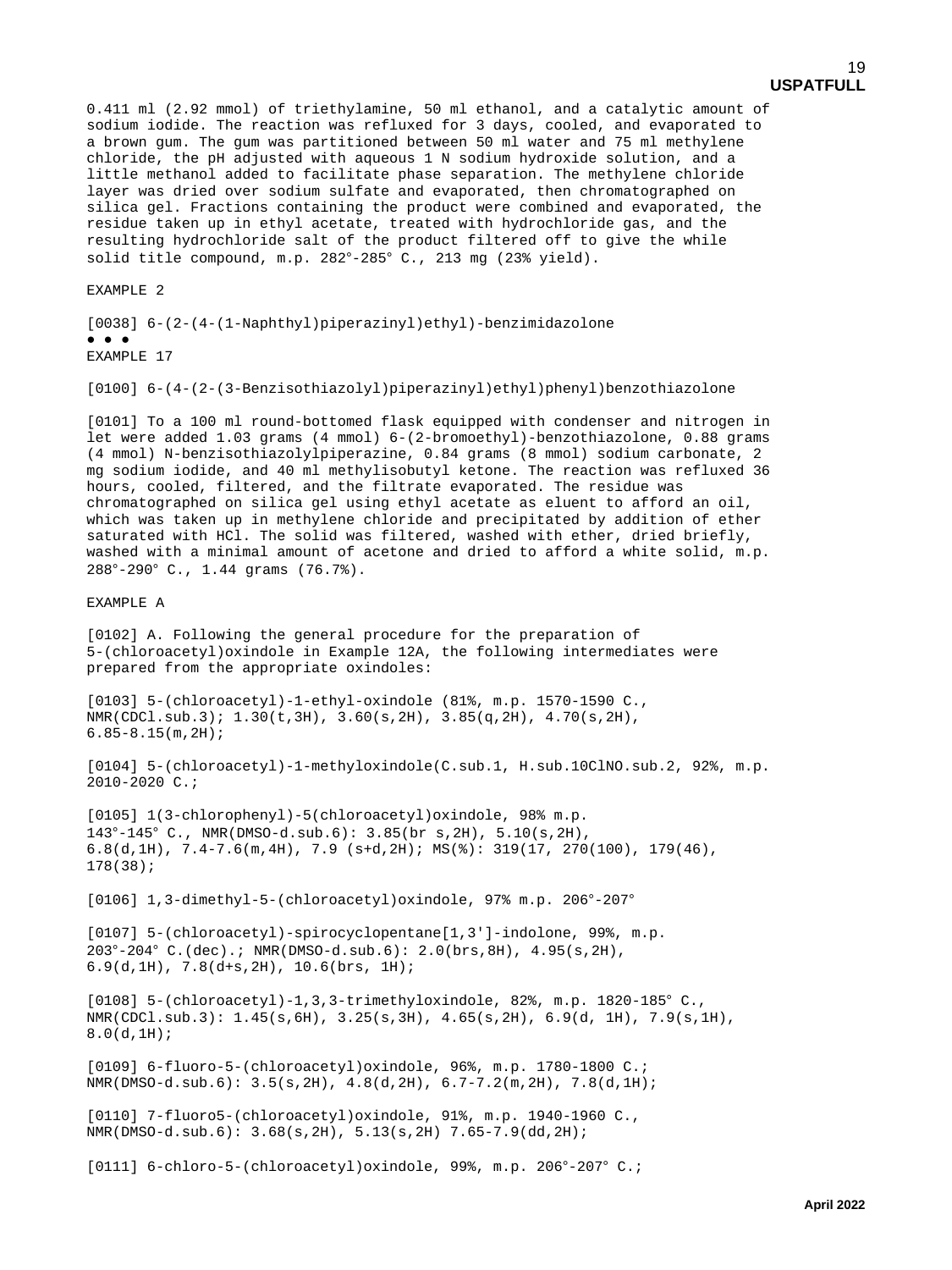```
[0112] 5-(chloroacetyl)-3,3-dimethyl-6-fluorooxindole, 89%, m.p.
185°-1880 C.;
[0113] 5-(y-chlorobutyryl)oxindole, 84%, oil, MS(%): 239, 237(55);
[0114] 1-ethyl-5-(y-chlorobutyryl)oxindole, 99%, oil, NMR(CDCl.sub.3):
1.2(\text{t},3\text{H}), 1.5-2.7(\text{m},5\text{H}), 3.0-3.2(\text{m},2\text{H}), 3.5-4.0(\text{m},3\text{H}), 6.8-7.0(\text{d},1\text{H}),
7.9(s,1H), 7.95(d,1H), and
[0115] 5-(y-chlorobutyryl)-7-fluorooxindole, 53%, m.p. 156°-160°
C.
EXAMPLE B
[0116] By the same procedure as that used to prepare 5-(2-chlorethyl)oxindole
in Example 12B, the following were prepared:
[0117] 5-(2-chloroethyl)-1-ethyloxindole, 93%, m.p. 120°-122° C.;
NMR (CDC1.sub.3): 1.30(t, 2H), 3.55(s, 2H), 3.65-4.0(m, 4H), 6.8-7.3(m, 3H);[0118] 5-(2-chloroethyl)-1-methyloxindole, 99%, m.p. 127°-130°
C.; NMR (CDC1.sub.3): 3.1(t, 2H), 3.2(s, 2H), 3.5(s, 2H), 3.75(t, 2H), 6.8(d, 1H),7.15(s,1H), 7.3(d,1H);
[0119] 5-(2-chloroethyl)-1-(3-chlorophenyl)oxindole, 83%, m.p.
75°-76° C.;
[0120] 5-(2-chloroethyl)-1,3-dimethyloxindole, 58%, m.p. 73°-750 C., NMR
CDCl.sub.3): 1.45-1.55(d,3H), 3.03-3.2(t,2H), 3.25(s,3H), 3.30-3.60(q,1H),
3.65-3.90(t, 2H), 6.85-6.90(d, 1H), 7.15(s, 1H), 7.15-7.30(d, 1H);
[0121] 5'-(2-chloroethyl)-spiro[cyclopentane-1,3'-indoline]-2'-one, 92%, m.p.
140°-142° C.; NMR(DMSO-d.sub.6): 2.8(brs,8H), 2.90(t,2H),
3.7(t,2H), 6.6-7.1(m,3H), 10.2(brs,1H);
[0122] 5-(2-chloroethyl)-,3,3-trimethyloxindole, 83%, oil;
[0123] 5-(2-chloroethyl)-6-fluorooxindole 62%, m.p. 1880-190° C.;
NMR(DMSO-ds) 3.05(t,2H), 3.5(2,2H), 3.85(t,2H), 6.6-7.3(m,2H);
[0124] 5-(2-chloroethyl)-7-fluorooxindole, 79%, m.p. 176°-1790 C.;
MS(%); 213(50), 180(20), 164(100), 136(76);
[0125] 5-(2-chloroethyl)-6-chlorooxindole, 94%, m.p. 210°-211°
C.;
[0126] 5-(2-chloroethyl)-3,3-dimethyl-6-fluorooxindole (C.sub.12H.sub.13ClFNO,
84%, m.p. 195°-1960 C., NMR(DMSO-d.sub.6): 1.3(s,6H), 3.05(t,2H),
3.7(t,2H), 6.65(d,1H), 7.1(d,1H), 10.1(br s,1H);
[0127] 5-(4-chlorobutyl)oxindole, 40%, oil, NMR(CDCl.sub.3): 1.6-2.0(m,4H),
2.6(m,2H), 3.6(m,4H), 6.8-7.15(m,3H), 9.05(br s, 1H);
[0128] 5-(4-chlorobutyl)-ethyloxindole, 48%, oil, NMR(CDCl.sub.3): 1.25(t,3H),
1.5-1.95(m, 4H), 2.6(m, 2H), 3.5(s, 2H), 3.55(t, 2H), 3.75(q, 2H), 6.7-7.2(m, 3H);
and
[0129] 5-(4-chlorobutyl)-7-fluorooxindole, 71%, m.p. 1680-173° C.
What is claimed is:
1. A method for treating rapid-cycling bipolar disorder in a mammal in need
thereof comprising administering to said mammal a pharmaceutically effective
amount of a compound of formula ##STR5## or a pharmaceutically acceptable
```
acid addition salt thereof, wherein Ar is benzoisothiazolyl or an oxide or dioxide thereof each optionally substituted by one fluoro, chloro,

**April 2022**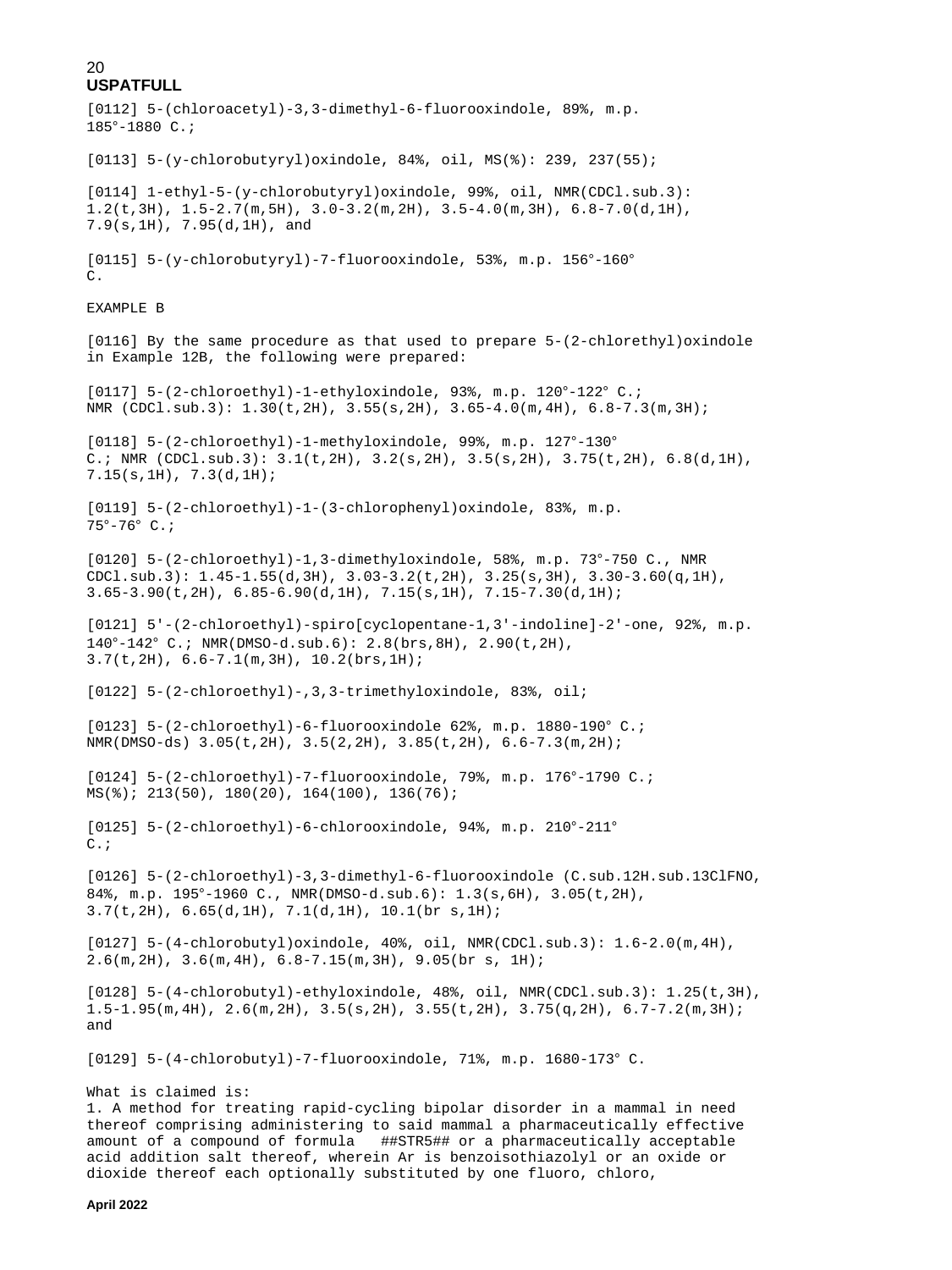trifluoromethyl, methoxy, cyano, nitro or naphthyl optionally substituted by fluoro, chloro, trifluoromethyl, methoxy, cyano or nitro; quinolyl; 6-hydroxy-8-quinolyl; isoquinolyl; quinazolyl; benzothiazolyl; benzothiadiazolyl; benzotriazolyl; benzoxazolyl; benzoxazolonyl; indolyl; indanyl optionally substituted by one or two fluoro, 3-indazolyl optionally substituted by 1-trifluoromethylphenyl; or phthalazinyl; n is 1 or 2; and X and Y together with the phenyl to which they are attached form  $quinoly$ ; 2-hydroxyquinolyl; benzothiazolyl; 2-aminobenzothiazolyl; benzoisothiazolyl; indazolyl; 2-hydroxyindazolyl; indolyl; spiro; oxindolyl optionally substituted by one to three of (C.sub.1-C.sub.3) alkyl, or one of chloro, fluoro or phenyl, said phenyl optionally substituted by one chloro or fluoro; benzoxazolyl; 2-aminobenzoxazolyl; benzoxazolonyl; 2-aminobenzoxazolinyl; benzothiazolonyl; bezoimidazolonyl; or benzotriazolyl.

2. A method of treating in a mammal in need thereof a symptom of bipolar disorder selected from the group consisting of acute mania, depression, and suicidal thoughts or suicidal tendencies, which method comprises administering to said mammal a pharmaceutically effective amount of a compound of formula ##STR6## or a pharmaceutically acceptable acid addition salt thereof, wherein Ar is benzoisothiazolyl or an oxide or dioxide thereof each optionally substituted by one fluoro, chloro, trifluoromethyl, methoxy, cyano, nitro or naphthyl optionally substituted by fluoro, chloro, trifluoromethyl, methoxy, cyano or nitro; quinolyl; 6-hydroxy-8-quinolyl; isoquinolyl; quinazolyl; benzothiazolyl; benzothiadiazolyl; benzotriazolyl; benzoxazolyl; benzoxazolonyl; indolyl; indanyl optionally substituted by one or two fluoro, 3-indazolyl optionally substituted by 1-trifluoromethylphenyl; or phthalazinyl; n is 1 or 2; and X and Y together with the phenyl to which they are attached form quinolyl; 2-hydroxyquinolyl; benzothiazolyl; 2-aminobenzothiazolyl; benzoisothiazolyl; indazolyl; 2-hydroxyindazolyl; indolyl; spiro; oxindolyl optionally substituted by one to three of (C.sub.1-C.sub.3) alkyl, or one of chloro, fluoro or phenyl, said phenyl optionally substituted by one chloro or fluoro; benzoxazolyl; 2-aminobenzoxazolyl; benzoxazolonyl; 2-aminobenzoxazolinyl; benzothiazolonyl; bezoimidazolonyl; or benzotriazolyl.

3. The method of claim 2 wherein the symptom is selected from the group consisting of acute mania and depression.

4. The method of claim 2 wherein the symptom is suicidal thoughts or tendencies.

5. A method of stabilizing mood or of preventing relapse into a bipolar episode in a mammal afflicted with bipolar disorder, which method comprises administering to said mammal a pharmaceutically effective amount of a compound of formula ##STR7## or a pharmaceutically acceptable acid addition salt ##STR7## or a pharmaceutically acceptable acid addition salt thereof, wherein Ar is benzoisothiazolyl or an oxide or dioxide thereof each optionally substituted by one fluoro, chloro, trifluoromethyl, methoxy, cyano, nitro or naphthyl optionally substituted by fluoro, chloro, trifluoromethyl, methoxy, cyano or nitro; quinolyl; 6-hydroxy-8-quinolyl; isoquinolyl; quinazolyl; benzothiazolyl; benzothiadiazolyl; benzotriazolyl; benzoxazolyl; benzoxazolonyl; indolyl; indanyl optionally substituted by one or two fluoro, 3-indazolyl optionally substituted by 1-trifluoromethylphenyl; or phthalazinyl; n is 1 or 2; and X and Y together with the phenyl to which they are attached form quinolyl; 2-hydroxyquinolyl; benzothiazolyl; 2-aminobenzothiazolyl; benzoisothiazolyl; indazolyl; 2-hydroxyindazolyl; indolyl; spiro; oxindolyl optionally substituted by one to three of (C.sub.1-C.sub.3) alkyl, or one of chloro, fluoro or phenyl, said phenyl optionally substituted by one chloro or fluoro; benzoxazolyl; 2-aminobenzoxazolyl; benzoxazolonyl; 2-aminobenzoxazolinyl; benzothiazolonyl; bezoimidazolonyl; or benzotriazolyl.

6. The method of claim 5, for stabilizing mood.

7. The method of claim 5, for preventing relapse into a bipolar episode.

8. The method of any preceding claim wherein the compound is ziprasidone.

9. The method of claim 1, 2, or 5 wherein the compound is ziprasidone and is administered in dosages of about 0.5 mg to about 500 mg per day.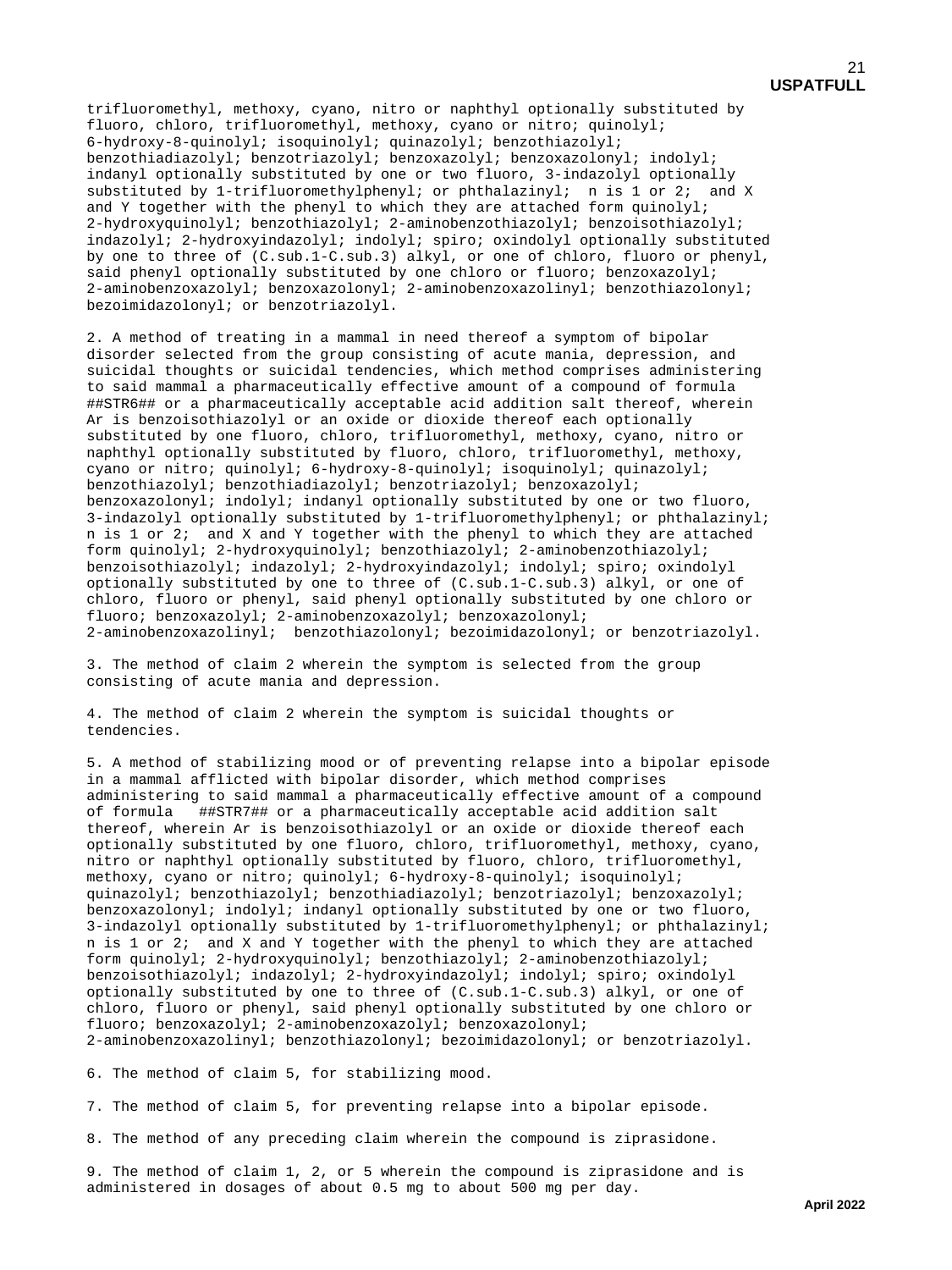10. The method of claim 1, 2, or 5 wherein the compound is ziprasidone and the administration is oral. 11. The method of claim 1, 2, or 5 wherein the compound is ziprasidone and the administration is parenteral. 12. The method of claim 1, 2, or 5 wherein the treatments effect improvement in the mammal within about 96 hours after administrating the compound. 13. The method of claim 1, 2, or 5 wherein the treatments effect improvement in the mammal within about 24 to about 96 hours after administering the compound. ISSUE U.S. PATENT CLASSIF.: MAIN: 514/253.060<br>SECONDARY: 514/254.020 SECONDARY: 514/254.020; 514/254.060 CURRENT U.S. PATENT CLASSIF.:<br>MAIN: 514/2 MAIN: 514/253.060<br>
SECONDARY: 514/254 020 SECONDARY: 514/254.020; 514/254.060 COOP. PATENT CLASSIF.: A61K0031-496 [I] INT. PATENT CLASSIF.: [7] INITIAL: <br>RECLASS: <br>A61K0031-496 [I]; A6 RECLASS: A61K0031-496 [I]; A61P0025-00 [I]; A61P0025-24 [I] CHEMICAL ABSTRACTS INDEXING COPYRIGHT 2013 ACS on STN --------------------------- PATENT KIND DATE ---------------- ---- -------- CA 141:420463 \* WO 2004100957 A1 20041125 \* CA Indexing for this record included CA CLASSIF.: 1-11 (Pharmacology)<br>SUPPL. TERM: bipolar disorder tr bipolar disorder treatment piperazinyl heterocyclic compd; ziprasidone treatment acute mania depression mood stabilization; suicide thought treatment ziprasidone INDEX TERM: Dopamine receptors (D1, ziprasidone affinity for, in central nervous system tissue; treatment of bipolar disorders and associated symptoms using piperazinyl-heterocyclic compds., especially ziprasidone) INDEX TERM: Dopamine receptors (D1A, ziprasidone affinity for, in central nervous system tissue; treatment of bipolar disorders and associated symptoms using piperazinyl-heterocyclic compds., especially ziprasidone) ● ● ●<br>INDEX TERM: 50-67-9, 5-HT, biological studies 51-41-2, Norepinephrine 51-61-6, Dopamine, biological studies (ziprasidone blockade of reuptake of; treatment of bipolar disorders and associated symptoms using piperazinyl-heterocyclic compds., especially ziprasidone)

### **D CLM.EX**

-- Original Publication -- (APPLICATION - A1)

 $CLM$ What is claimed is:

> 1. A method for treating rapid-cycling bipolar disorder in a mammal in need thereof comprising administering to said mammal a pharmaceutically effective amount of a compound of formula ##STR5## or a pharmaceutically acceptable acid addition salt thereof, wherein Ar is benzoisothiazolyl or an oxide or dioxide thereof each optionally substituted by one fluoro, chloro, trifluoromethyl, methoxy, cyano, nitro or naphthyl optionally substituted by fluoro, chloro,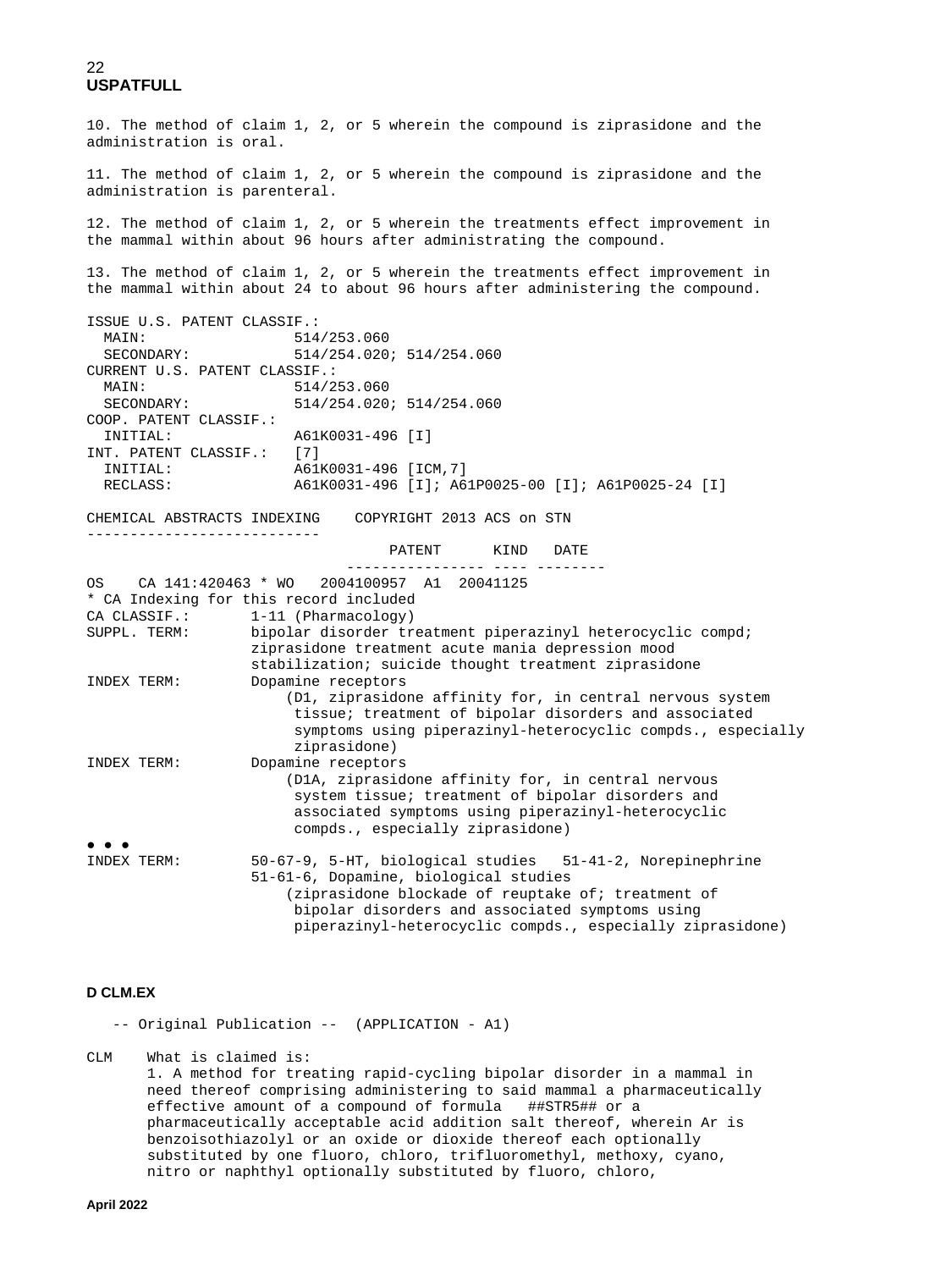trifluoromethyl, methoxy, cyano or nitro; quinolyl; 6-hydroxy-8-quinolyl; isoquinolyl; quinazolyl; benzothiazolyl; benzothiadiazolyl; benzotriazolyl; benzoxazolyl; benzoxazolonyl; indolyl; indanyl optionally substituted by one or two fluoro, 3-indazolyl optionally substituted by 1-trifluoromethylphenyl; or phthalazinyl; n is 1 or 2; and X and Y together with the phenyl to which they are attached form quinolyl; 2-hydroxyquinolyl; benzothiazolyl; 2-aminobenzothiazolyl; benzoisothiazolyl; indazolyl; 2-hydroxyindazolyl; indolyl; spiro; oxindolyl optionally substituted by one to three of (C.sub.1-C.sub.3) alkyl, or one of chloro, fluoro or phenyl, said phenyl optionally substituted by one chloro or fluoro; benzoxazolyl; 2-aminobenzoxazolyl; benzoxazolonyl; 2-aminobenzoxazolinyl; benzothiazolonyl; bezoimidazolonyl; or benzotriazolyl.

 2. A method of treating in a mammal in need thereof a symptom of bipolar disorder selected from the group consisting of acute mania, depression, and suicidal thoughts or suicidal tendencies, which method comprises administering to said mammal a pharmaceutically effective amount of a compound of formula ##STR6## or a pharmaceutically acceptable acid addition salt thereof, wherein Ar is benzoisothiazolyl or an oxide or dioxide thereof each optionally substituted by one fluoro, chloro, trifluoromethyl, methoxy, cyano, nitro or naphthyl optionally substituted by fluoro, chloro, trifluoromethyl, methoxy, cyano or nitro; quinolyl; 6-hydroxy-8-quinolyl; isoquinolyl; quinazolyl; benzothiazolyl; benzothiadiazolyl; benzotriazolyl; benzoxazolyl; benzoxazolonyl; indolyl; indanyl optionally substituted by one or two fluoro, 3-indazolyl optionally substituted by 1-trifluoromethylphenyl; or phthalazinyl; n is 1 or 2; and X and Y together with the phenyl to which they are attached form quinolyl; 2-hydroxyquinolyl; benzothiazolyl; 2-aminobenzothiazolyl; benzoisothiazolyl; indazolyl; 2-hydroxyindazolyl; indolyl; spiro; oxindolyl optionally substituted by one to three of (C.sub.1-C.sub.3) alkyl, or one of chloro, fluoro or phenyl, said phenyl optionally substituted by one chloro or fluoro; benzoxazolyl; 2-aminobenzoxazolyl; benzoxazolonyl; 2-aminobenzoxazolinyl; benzothiazolonyl; bezoimidazolonyl; or benzotriazolyl.

 3. The method of claim 2 wherein the symptom is selected from the group consisting of acute mania and depression.

 4. The method of claim 2 wherein the symptom is suicidal thoughts or tendencies.

 5. A method of stabilizing mood or of preventing relapse into a bipolar episode in a mammal afflicted with bipolar disorder, which method comprises administering to said mammal a pharmaceutically effective amount of a compound of formula ##STR7## or a pharmaceutically acceptable acid addition salt thereof, wherein Ar is benzoisothiazolyl or an oxide or dioxide thereof each optionally substituted by one fluoro, chloro, trifluoromethyl, methoxy, cyano, nitro or naphthyl optionally substituted by fluoro, chloro, trifluoromethyl, methoxy, cyano or nitro; quinolyl; 6-hydroxy-8-quinolyl; isoquinolyl; quinazolyl; benzothiazolyl; benzothiadiazolyl; benzotriazolyl; benzoxazolyl; benzoxazolonyl; indolyl; indanyl optionally substituted by one or two fluoro, 3-indazolyl optionally substituted by 1-trifluoromethylphenyl; or phthalazinyl; n is  $1$  or  $2$ ; and X and Y together with the phenyl to which they are attached form quinolyl; 2-hydroxyquinolyl; benzothiazolyl; 2-aminobenzothiazolyl; benzoisothiazolyl; indazolyl; 2-hydroxyindazolyl; indolyl; spiro; oxindolyl optionally substituted by one to three of (C.sub.1-C.sub.3) alkyl, or one of chloro, fluoro or phenyl, said phenyl optionally substituted by one chloro or fluoro; benzoxazolyl; 2-aminobenzoxazolyl; benzoxazolonyl; 2-aminobenzoxazolinyl; benzothiazolonyl; bezoimidazolonyl; or benzotriazolyl.

6. The method of claim 5, for stabilizing mood.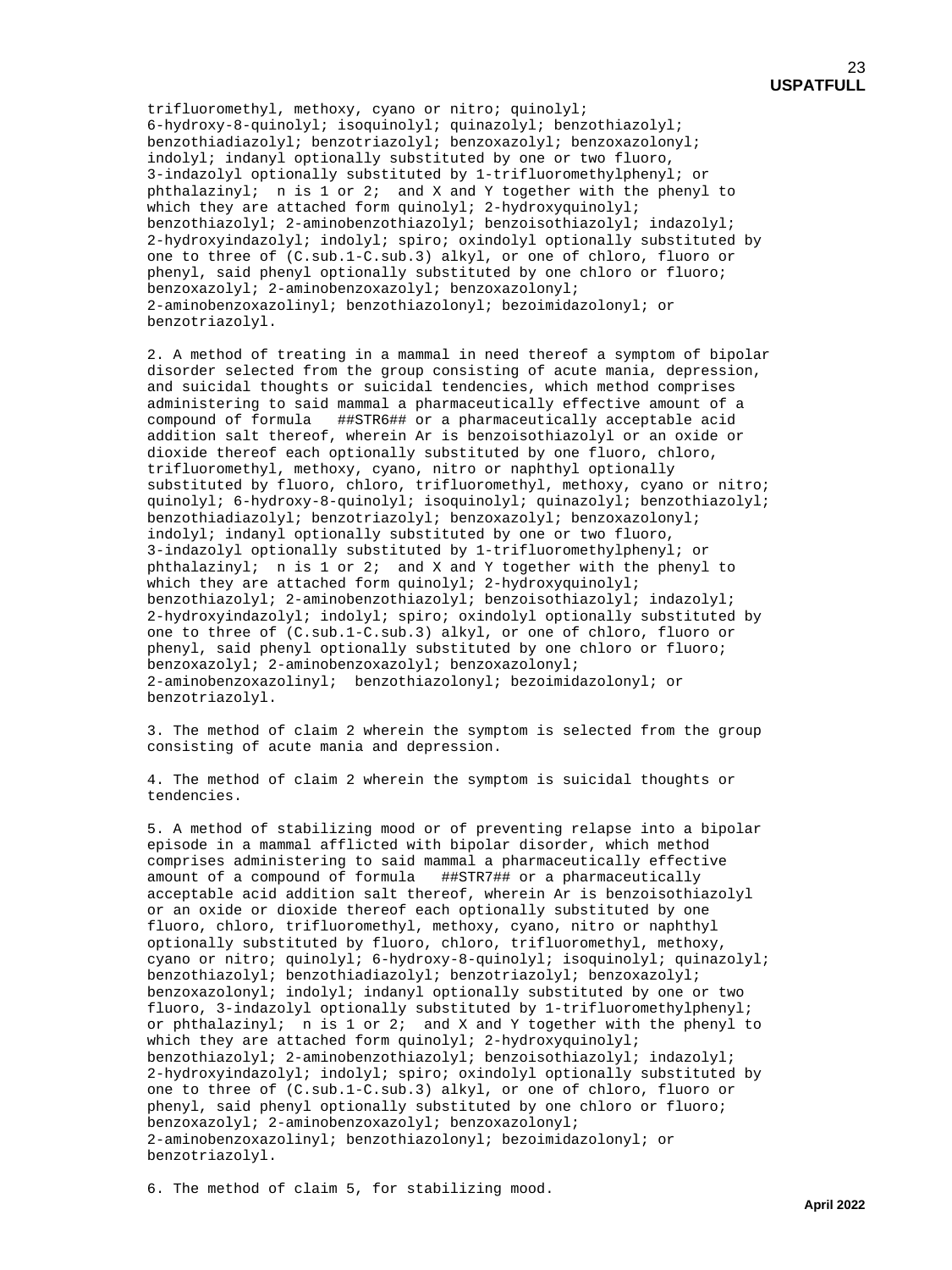7. The method of claim 5, for preventing relapse into a bipolar episode.

 8. The method of any preceding claim wherein the compound is ziprasidone.

 9. The method of claim 1, 2, or 5 wherein the compound is ziprasidone and is administered in dosages of about 0.5 mg to about 500 mg per day.

 10. The method of claim 1, 2, or 5 wherein the compound is ziprasidone and the administration is oral.

 11. The method of claim 1, 2, or 5 wherein the compound is ziprasidone and the administration is parenteral.

 12. The method of claim 1, 2, or 5 wherein the treatments effect improvement in the mammal within about 96 hours after administrating the compound.

 13. The method of claim 1, 2, or 5 wherein the treatments effect improvement in the mammal within about 24 to about 96 hours after administering the compound.

### **DISPLAY BIB.EX**

ANSWER 1 OF 1 USPATFULL on STN -- Original Publication -- (APPLICATION - A1) AN 2005:44303 USPATFULL [Full-text](http://chemport.cas.org/cgi-bin/ex_sdcgi?w4xMVWOlK7j6BkzKFLBRpgPSJD63bNf7R@WRLucXBhtjDKVvQ6tZEEiQ5sOvEqfCQyc5_ATW6KvuFpxpJKL01gZG85ij@PqDrW6_qgOFuwMDDWadVptSyn7VJpx5ekXAv46V5ACXKVF_4_grRfAY86Y2SuVDdB@7hwRQrFi2tYQgTk_iPPV1qFzJE6A37hnspmX)<br>TI Treatment of bipolar disorders at TI Treatment of bipolar disorders and associated symptoms<br>IN Romano, Steven Joseph, New York, NY, INITED STATES Romano, Steven Joseph, New York, NY, UNITED STATES Giller, Earl L., Madison, CT, UNITED STATES Harrigan, Edmund P., Old Lyme, CT, UNITED STATES Seeger, Thomas F., Mystic, CT, UNITED STATES<br>PA Pfizer Inc (U.S. corporation) PA Pfizer Inc (U.S. corporation)<br>PI US 20050038036 Al 20050 A1 20050217<br>A1 20040512 (10) AI US 2004-843915 A1 20040512 (10)<br>PRAI US 2003-471450P 20030516 (60) PRAI US 2003-471450P<br>DT Utility DT Utility<br>FS APPLICAT APPLICATION LREP PFIZER INC, 150 EAST 42ND STREET, 5TH FLOOR - STOP 49, NEW YORK, NY, 10017-5612 CLMN Number of Claims: 13 ECL Exemplary Claim: 1<br>DRWN No Drawings No Drawings LN.CNT 972 CAS INDEXING IS AVAILABLE FOR THIS PATENT.